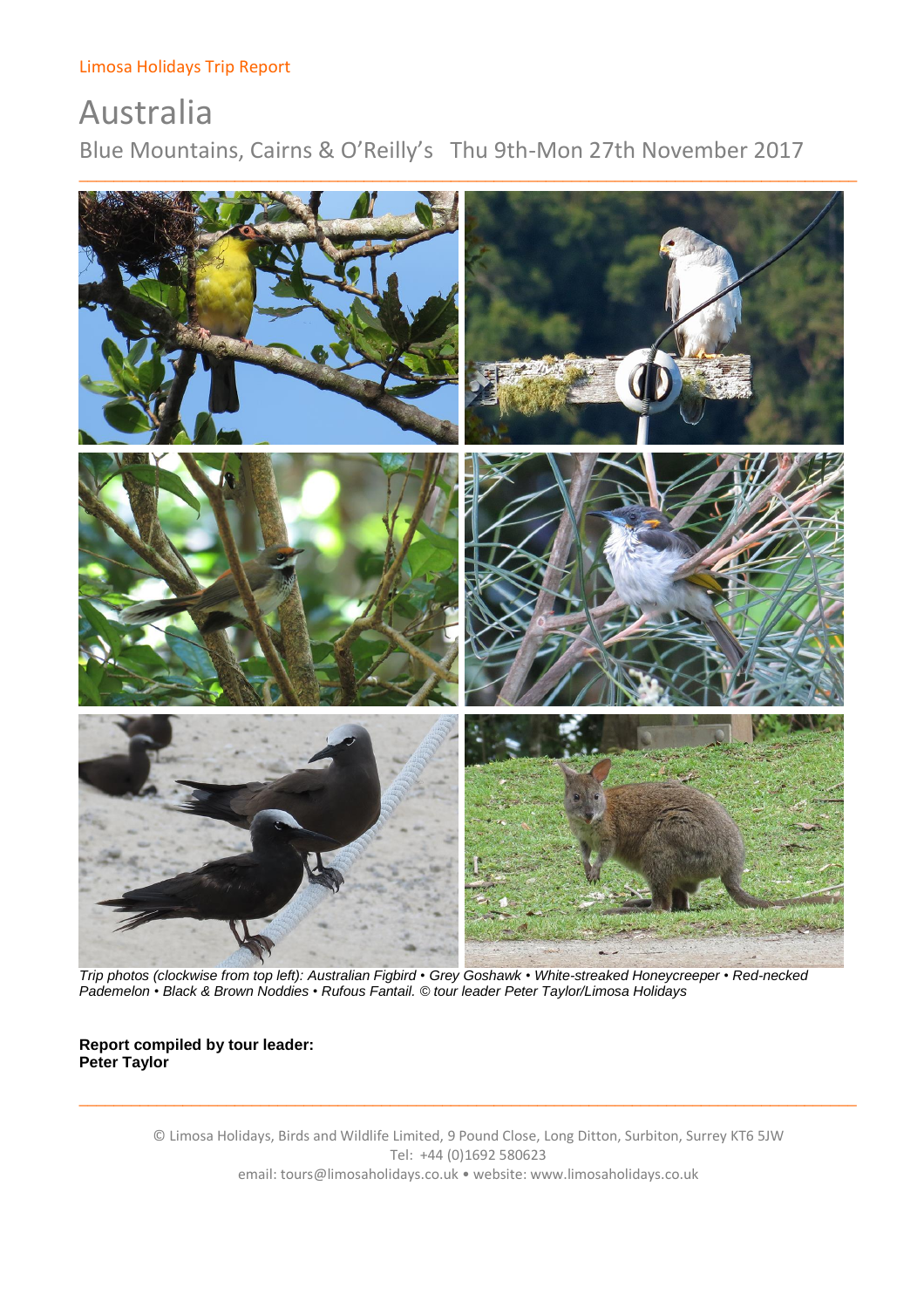# **Australia | Blue Mountains, Cairns & O'Reilly's**

#### **Tour Leaders: Peter Taylor as principal guide,** *with* **Carol Probets (Capertee Valley), Alan Gillanders (Yungaburra) and Mark (O'Reilly's)** *With* **Jennifer Bannister, Mandy & Rupert Pye, Bob & Nadine Timberlake**

With everyone meeting early at the Sydney hotel for a full English breakfast, we were away to Kamay-Botany Bay National Park in good time. At James Cook's monument we kicked the list off with some iconic and easily recognised Aussie birds like Laughing Kookaburras, Sulphur-crested Cockatoos and Australian Magpies. Alongside them were some Little Corellas, performing their own form of gymnastics, the more subdued Crested Pigeons strutting about and the aptly named Noisy Miners, aggressive honeyeaters driving off all and sundry. In the bay we watched Pied and Little Pied Cormorants fishing, a White-faced Heron stalking the shallows and a lone Pied Oystercatcher. A short walk into the nearby native woodland introduced a whole new raft of unfamiliar species; another honeyeater, the raucous Red Wattlebird; Variegated Fairywrens, the males in their red and blue finery and the drab females with their long tails; multi-coloured Spotted Pardalotes and perpetually busy Grey Fantails. After a slap-up lunch of fish and chips at the Old Audley Dance Hall Tearooms we explored some of Sydney's famous (and rather popular on a sunny Saturday in spring) Royal National Park. Along the Hacking River were Maned Ducks, Pacific Black Ducks and a pair of striking Chestnut Teal, along with such other waterbirds as Australasian Grebe, Australasian Swamphen, Sacred Kingfisher and an Azure Kingfisher spotted by Mandy. In the riverine trees and shrubs we found some Australian King Parrots, stunning in red and green, a pair of Oriental Dollarbirds and more honeyeaters in the form of Noisy Friarbirds, so-called because of their apparently tonsured skulls.

Our first destination away from the city was the quaint village of Jamberoo in the Southern Highlands where we had our first good looks at more iconic species such as the pink and grey Galah, the gaudy Crimson Rosella and our second Corella species, this time Long-billed with their cut-throat slash of red and leathery blue eye patches. A morning walk around the park added more gems in the form of Satin Bowerbird, Yellow Thornbill, Whiteheaded Pigeon, Olive-backed Oriole and Red-browed Finch to name but a few. After dinner we returned to our rooms from the dining room past a tree full of Grey-headed Flying Foxes, all squabbling as they prepared to feast on the nectar-rich flowers of the Silky Oak.

From Jamberoo we visited Barren Grounds at the top of the ranges to find the elusive Eastern Bristlebird, a rare skulker which often eludes us. This year we were fortunate to hear one calling then to see it race across the track in front of us and continue its skilful skulking. Rupert got us on to a Beautiful Firetail, an appropriately named native finch that we often miss. Great views here too of Fan-tailed Cuckoos, Black-faced Monarchs and Whitethroated Treecreepers while a pair of tiny Southern Emuwrens was less obliging, giving us only teasing glimpses. At the Minnamurra Rainforest we were joined for lunch by a very attentive Lewin's Honeyeater before wandering up into the rainforest proper where we found no less than six Superb Lyrebirds, including one splendid looking male. Back at Barren Grounds in the evening we heard the distant call of a Ground Parrot but, while we waited, we were entertained by a magnificent-looking male Superb Fairywren, adorned in various shades of blue. Our final stop in the Highlands was at the rather scenic Fitzroy Falls. More colourful wonders here in the form of Golden Whistler, Eastern Yellow Robin and Crested Shrike-tit then Red-browed Treecreeper and a young male Rose Robin capped off a great morning.

The weather in the Blue Mountains can often be suspect with rain, fog and even snow possible in spring. This year however it was perfect for us with clear sunny skies and warm days making the scenery and views from the Three Sisters and other Lookouts even more spectacular than usual. Our first morning proved to be extremely rewarding when, as we approached Evans Lookout, we were stopped by a pair of small birds fossicking on the road edge. After finding a safe spot to park we raced back and confirmed that we had a pair of endemic Rockwarblers and even more exciting they were feeding a youngster. Both adults seemed unperturbed by our presence and continued to race back and forth finding tasty morsels for the offspring, sometimes only metres away from us. When we finally got to the lookout we were again rewarded, this time by a pair of giant Yellowtailed Black Cockatoos that soared along the cliff edge. Nearby at the Blackheath Rhododendron Gardens we had great views of a pair of Satin Flycatchers, the glossy black and white male contrasting with the grey and chestnut female. Our first New Holland Honeyeaters were here too and a delightful Rufous Fantail as well as a confiding Shining Bronze-Cuckoo. We had a leisurely lunch outside at the Megalong Valley Tea Rooms where we were joined by a party of bustling White-winged Choughs and Pied Currawongs, while across in the field we could see some Straw-necked Ibises lazily feeding. Further down the valley, at the Old Ford Reserve, the eucalypts were in full bloom and an array of honeyeaters was taking advantage. We quickly added Yellow-faced, White-naped, White-eared and Scarlet to the list as well as a Common Cicadabird with its clear insect-like call and a beautiful White-throated Gerygone.

2 • © Limosa Holidays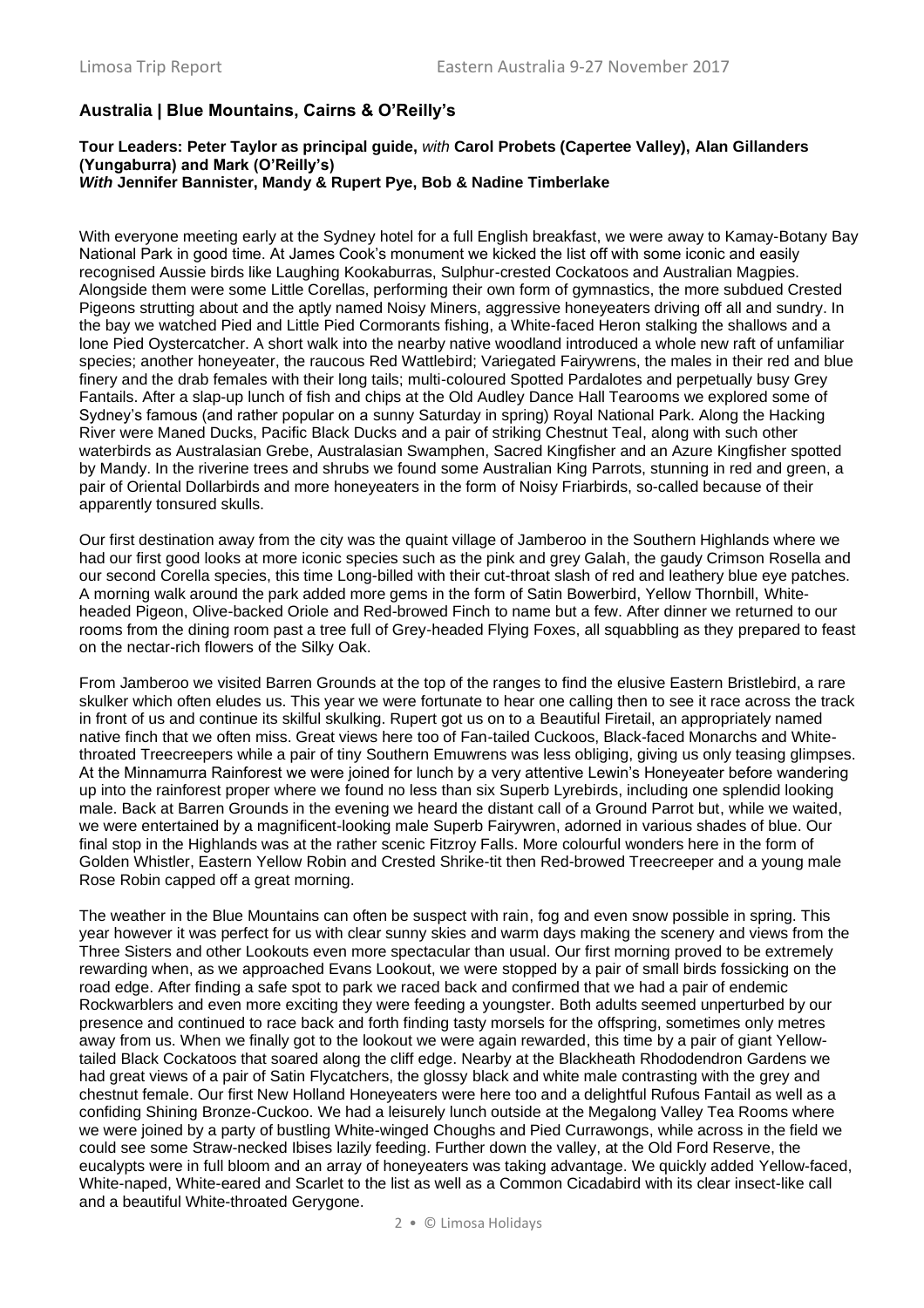Moving on out of the mountains we were joined in Lithgow by local guide, Carol. With little time for introductions we headed straight out to the local Sewage Ponds (as one does!) where flotillas of Pink-eared Ducks and Hardheads out-numbered the Grey Teals. Hoary-headed and Australasian Grebes were constantly diving while Masked Lapwings and Black-fronted Dotterels patrolled the banks with the Eastern Grey Kangaroos. Lake Wallace held a number of surprises, including a lone Australian Crake that was observed briefly feeding along the edge of a reed-bed. By the next reed-bed a trio of Latham's Snipes was flushed and then we heard an odd call, which turned out to be a Black-backed Bittern. Despite trying several angles into the reeds, however, we couldn't get any closer to seeing the bird and had to resign ourselves to writing in a "heard only"! However, a female Musk Duck and her two charges were much more obliging and sailed past the reeds in plain view for everyone to see.

Carol had joined us specifically to showcase the Capertee Valley, her "backyard". The Holy Grail here is the critically endangered Regent Honeyeater which breeds with varying success depending on the degree and timing of the flowering of particular eucalypts. The news from Carol was hopeful so it was with some trepidation that we ventured out to a likely spot to try our luck. After some nervous moments we were soon rewarded with great views of up to six birds, some obviously quite young, that foraged busily through the foliage. The Capertee River itself was dry but there was still some excitement when a Red-bellied Black Snake slithered quickly away as we watched Fairy Martins flitting back and forth to their mud nests under the bridge. On Carol's own block we stood in the shade and watched while Yellow-tufted and Black-chinned joined White-plumed and Fuscous Honeyeaters at the water tank. In the brush, Diamond Firetails, Speckled Warblers, Peaceful Doves and Weebills competed for our attention. More excitement too when a pair of White-backed Swallows, never recorded previously on this tour, was spotted high on a dead branch.

After an all too brief stay at the historic Art Deco style Glen Davis Hotel and sumptuous meals prepared by hosts Adam & Alison, it was time for one final walk around the ghost town before the long drive back to Sydney. Startled Red-necked Wallabies scattered away while Rufous Songlarks performed display flights with their calls alternating between a creaky door and a haunting trill. A Horsfield's Bronze-Cuckoo flew in and a surprise Plumheaded Finch appeared briefly to increase an already impressive list.

The long drive back to Sydney airport culminated in a drive over Sydney Harbour Bridge, the famous "coathanger", with views of the Opera House and Circular Quay down below us. Before we knew it, we were in hot and humid Cairns, a whole world away from the coolness of the morning and coming to terms with a completely new suite of species. The Cattana Wetlands was a convenient place to begin and we soon found ourselves looking at prehistoric Orange-footed Scrubfowl, dainty Green Pygmy-Geese, spectacular Olive-backed Sunbirds and Comb-crested Jacanas trotting across the lilies. Helmeted Friarbirds and Australasian Figbirds rounded out the list then it was off to Mossman for a celebratory dinner at Mojo's Restaurant.

The Daintree River cruise with Murray, the Daintree Boatman, is always a highpoint of the tour and this year had something very special to add. Even after seeing a pair of dazzling Azure Kingfishers courting, a Papuan Frogmouth on his nest and a Black Bittern flying down the river, the sight of nine Spotted Whistling Ducks loafing on a dead stump near the water's edge opposite the wharf was totally unexpected. Although this species had been recorded sporadically over the previous few weeks it is usually associated with Cape York in the wet season. The birds hadn't been there when we left the wharf and when we turned to look after disembarking at the end of the cruise they had already disappeared so we can consider ourselves very lucky!

At Kingfisher Park we were to have more good fortune. A White-streaked Honeyeater, like the Spotted Whistling Ducks, usually associated with Cape York, had taken up residence near the park. Attracted to the flowering Grevilleas, we had no problem picking out this northern visitor among the Macleay's, White-cheeked, Brown and Yellow-faced Honeyeaters and both Dusky and Scarlet Myzomelas. The Buff-breasted Paradise-Kingfishers had arrived earlier and were visible around the grounds along with the more obvious Brush Turkeys and Barshouldered Doves. A Yellow-breasted Boatbill put on a brief show for us and a Noisy Pitta flashed by without stopping. Forest Kingfishers posed for longer while swarms of Metallic Starlings screeched by to busily attend to their nest-building. A Tooth-billed Bowerbird showed us his bower made of an array of up-turned leaves at Mt Lewis while a Great Bowerbird paraded proudly around his structure of sticks within the Mt Molloy School grounds. Here too we had great views of White-throated Honeyeaters at the birdbath and both Yellow and Bluefaced feeding in a Grevillea. A male Red-winged Parrot provided wonderful photo opportunities before we finally headed out towards Maryfarms to look for bustards. Again we were in luck with at least five individuals observed as they walked slowly through the long grass. Good views here too of a Spotted Harrier gliding effortlessly over the grasslands and a Whistling Kite soaring much higher.

Leaving Kingfisher Park, we travelled south through the Atherton Tablelands, stopping firstly at Lake Mitchell. From the causeway we saw our first Black Swans, possibly as many as 40 of them, drifting slowly though the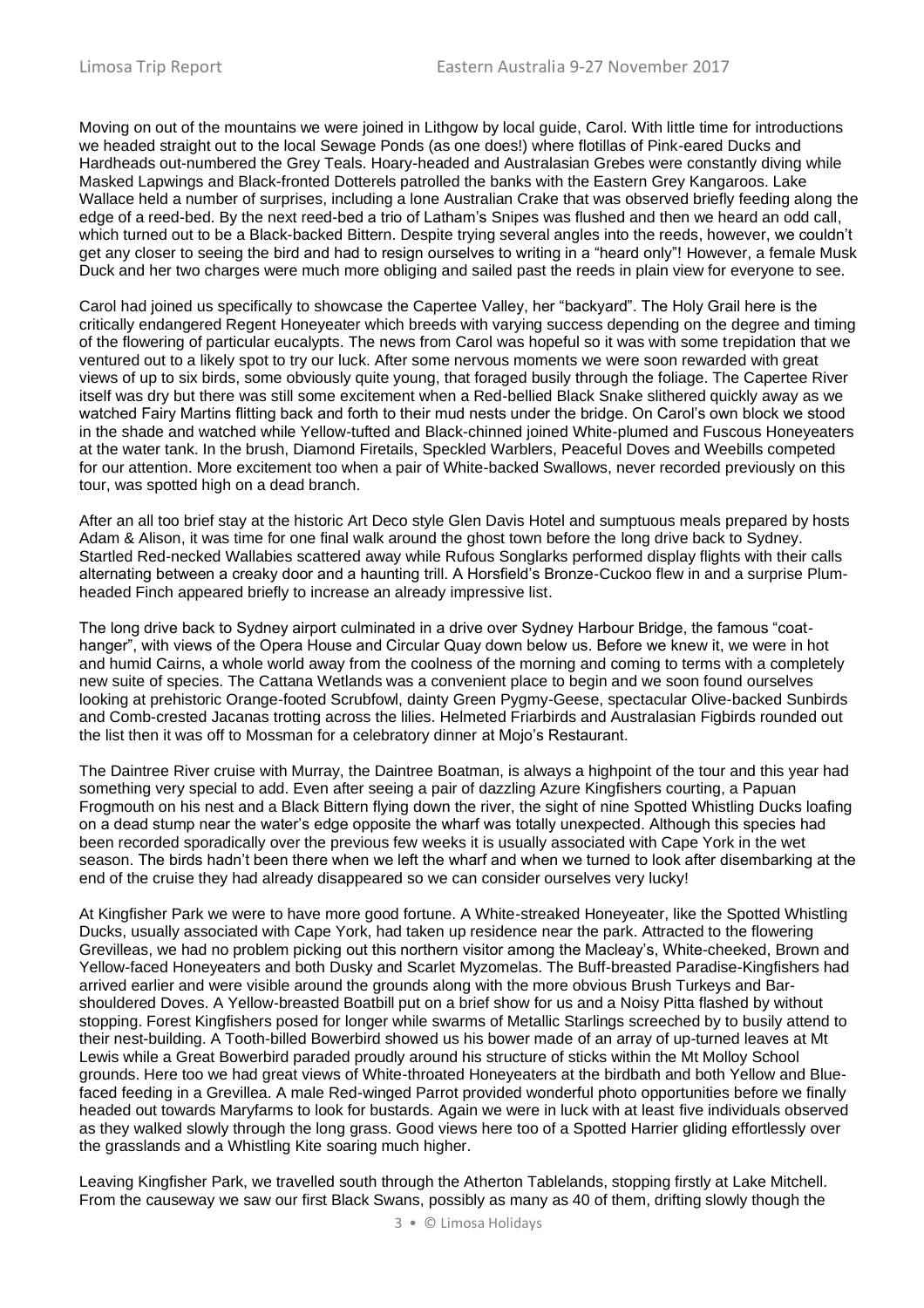shallows. A small party of Double-barred Finches stopped to feed on the abundant grass seed and Goldenheaded Cisticolas buzzed from the tops of reed stalks. A brief roadside stop after lunch for a pair of Red-backed Fairywrens that had flown across in front of the minibus and we were on our way to Granite Gorge where Mareeba Rock Wallabies posed for photos while an army of Squatter Pigeons cleaned up any excess food pellets. Rainbow Bee-eaters and Pied Butcherbirds were added to the list before we continued our trek south towards Lake Eacham and Chambers Lodges where we were to stay for the next two nights.

Our first evening was spent spotlighting around Yungaburra with local guide, Alan. Great views of Barn Owls and a magnificent Grass Owl hunting over the cane stubble as well as a family of Bush Stone-Curlews caught uncertainly in the spotlight's beam. In nearby rainforest Alan showed us Green Ring-tailed Possums, Giant White-tailed Rats and Leaf-tailed Geckos then back at Chambers we got to see a couple of Sugar Gliders at the nocturnal viewing station. The following day Alan took us out to a selection of his favourite haunts – Lake Barrine for Chowchillas, Hastie's Swamp for Freckled Duck, Wandering Whistling Duck, and even a Little Egret, then to local fields where flocks of cranes both Sarus and Brolga browsed delicately and a huge flock of Red-tailed Black Cockatoos squabbled raucously. The afternoon was spent at a special spot of Alan's where we were privileged to watch a spectacular male Golden Bowerbird come in and take "gifts" from Alan to adorn his bower. En route to Mt Hypipamee a Tree Kangaroo bounded up the bank off the road to safety, a special treat for mammal enthusiast Nadine who had prime viewing from the front seat. Later that afternoon we stopped by the Platypus Viewing Platform at Peterson Creek in Yungaburra where everyone had close views of one of Australia's weirdest mammals, a Duck-billed Platypus that swam up and back along a quiet stretch of water looking for food. Back at Chambers Lodges, Spotted Catbirds came to our balconies to grab pieces of fruit while a male Victoria's Riflebird played hard to get before finally revealing himself in his iridescent glory. Black Butcherbirds and Spangled Drongos foraged in the canopies and on our final evening there a Striped Possum appeared at the viewing station to take some refreshment, providing much excitement for the attendant paparazzi!

The Cairns Esplanade and its muddy foreshore proved a hit as usual. A variety of shorebirds scurried frantically before the incoming tide – Sharp-tailed and Curlew Sandpiper, Red-necked Stint, Grey-tailed Tattler, Far Eastern Curlew and Great Knots feeding amicably with Bar-tailed Godwits, Terek Sandpiper and a Greater Sand Plover. In and around the mangroves were Varied Honeyeaters, Mangrove Robins and Rose-crowned Fruit Doves while Torresian Kingfishers called from the dark depths but wouldn't venture to the edge for us. Nearby at the Centenary Lakes we found a couple of Raja Shelducks obvious amongst the Black Ducks with their almost pure white plumage, while Great and Intermediate Egrets posed side by side giving an excellent comparison.

Our day out at Michaelmas Cay on the Great Barrier Reef was particularly enjoyable; calm weather, a delicious on-board lunch and a fine array of birds! We recorded seven species of tern including Black-naped, Bridled and Roseate amongst the hordes of Sooty, Greater & Lesser Crested. For the first time on this tour we had a Black Noddy on the boundary rope on the Cay itself, giving excellent views and comparison with the larger and much more plentiful Brown Noddies. Brown Boobies had advanced chicks, giant white balls of feathers, while Great Frigatebirds soared menacingly above. Several Turnstones and a lone Sanderling were observed wandering among the thousands of seabirds and a single Osprey was seen on a channel marker as we steamed back into Cairns.

With a lunchtime flight out of Cairns, we had plenty of time for more birding so our final morning was spent firstly at the Esplanade again where we found a small flock of Scaly-breasted Munias. Biggest surprise though was a large heron that had wandered out beyond the mangroves, spotted by Jennifer. A quick adjustment of the scope revealed a Great-billed Heron, a species we had written off after missing out on the Daintree cruise! Never before on this tour had we seen one here! Back to the hotel for a late breakfast and some final packing, we returned to the Cattana Wetlands where we found a Pheasant Coucal in the car park and a pair of Black-necked Storks in a roadside ditch. However the wetlands themselves had become the domain of the most vicious mosquitoes known to man so we made a hasty retreat and visited nearby Redden Island instead. Fortunately undiscovered by the mosquitoes, we enjoyed great views of some Varied Trillers and a Little Bronze-Cuckoo that was being attended by a Brown Honeyeater.

Finale of the tour as always is a 3-night stay at O'Reilly's Rainforest Resort, high in the mountains west of Brisbane. We had a very pleasant morning out with local guide, Mark, who seemed unphased by the wish list we presented him with. In next to no time he had found for us a perched Grey Goshawk, a Tawny Frogmouth on a nest with two young, a couple of Pale-headed Rosellas, a colony of Bell Miners, a Wompoo Fruit Dove and, to top it off, a Pacific Baza and even a White-eared Monarch! Left to our own devices for the rest of our stay we walked the various rainforest trails where we found Green Catbirds, Logrunners, a Paradise Riflebird and a Land Mullet to name but a fraction.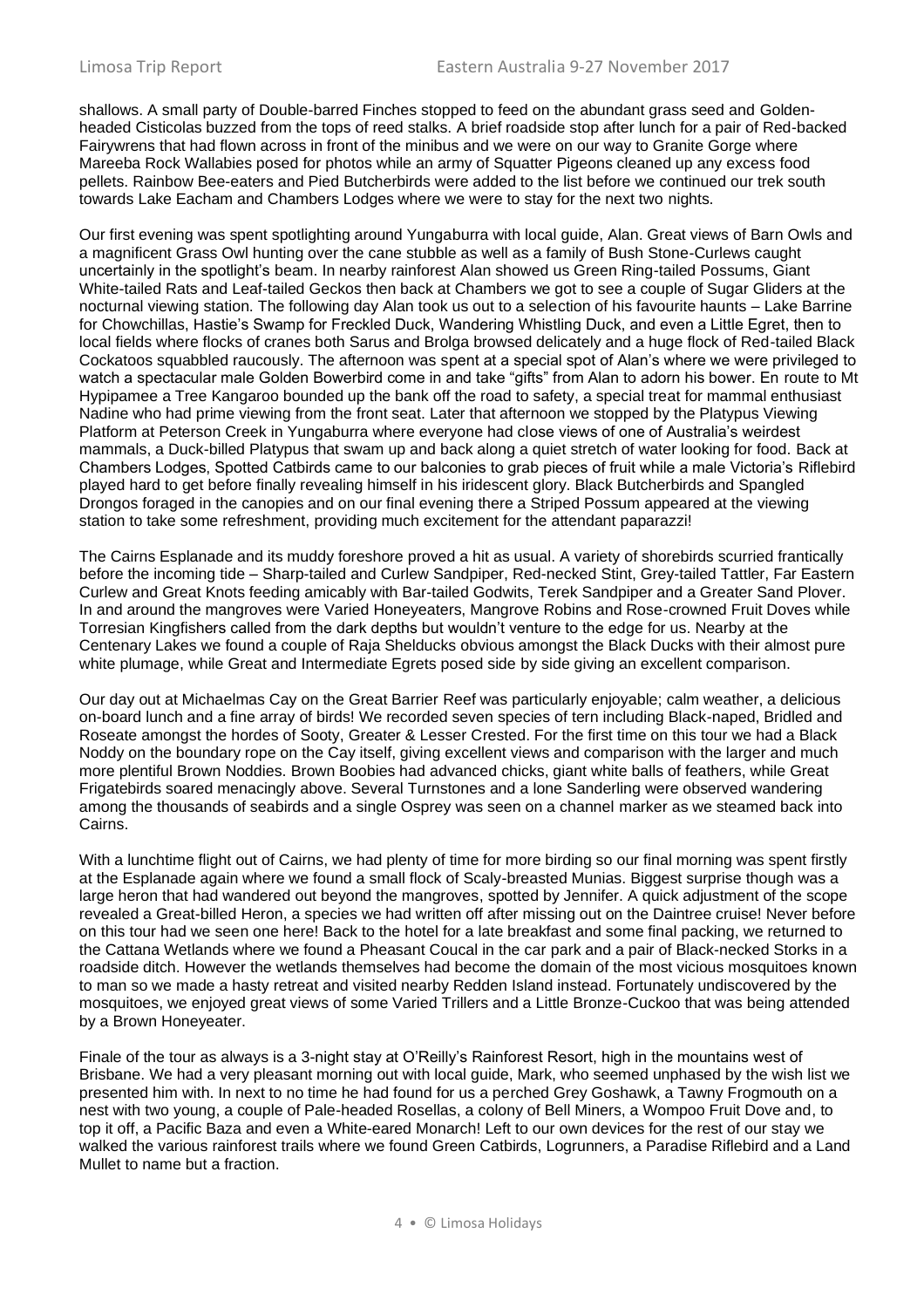With morning flights for everyone, it meant a hasty departure on our last day to make it to the airport in time. Our driver Paul was there to greet us and load us in but as we headed off down the mountain one final delight was in store for us, a group of Whiptail Wallabies, seemingly providing a guard of honour and a memorable finale to what had been a most enjoyable sojourn to the Land Down Under!

#### **SYSTEMATIC LIST OF SPECIES RECORDED**

*(Total number of species recorded by the group – 286 including 5 that were heard only)*

#### **Magpie-goose** *Anseranas semipalmata*

Relatively common in North Queensland, where they were seen at Lake Mitchell, Hastie's Swamp and Centenary Lakes in Cairns.

#### **Spotted Whistling-Duck** *Dendrocygna guttata*

A fantastic sighting of nine birds perched on a dead stump in the river right opposite the wharf as we returned from our Daintree River cruise with Murray. This species hadn't been recorded on this trip previously but now appears to be gradually extending its range southwards.

#### **Wandering Whistling-Duck Dendrocygna** *arcuata*

Several were seen at Hastie's Swamp.

# **Black Swan** *Cygnus atratus*

There were 30-40 at Lake Mitchell in Queensland.

# **Freckled Duck** *Stictonetta naevosa*

A single bird was seen at Hastie's Swamp.

## **Raja Shelduck** *Tadorna radjah*

Two were seen at the Centenary Lakes in Cairns.

**Pink-eared Duck** *Malacorhyncus membranaceus* 

Several spotted at the Lithgow Sewage Ponds, NSW and a few more at Hastie's Swamp in North Queensland.

# **Maned Duck** *Chenonetta jubata*

First seen in Royal National Park where we ate lunch then widespread on farm dams and wetlands throughout New South Wales.

#### **Green Pygmy-goose** *Nettapus pulchellus*

Four or five were first seen at the Cattana Wetlands in Cairns then many more at Lake Mitchell.

# **Pacific Black Duck** *Anas superciliosa*

Widespread in NSW and Queensland, seen most days on farm dams and wetlands.

#### **Australian Shoveler** *Anas rhynchotis*

Quite common this year at the Lithgow Sewage Ponds, NSW.

#### **Grey Teal** *Anas gracilis*

Common at the Lithgow Sewage Ponds, NSW then in North Queensland three more were spotted at Abattoir Swamp near Kingfisher Park and several more at Hastie's Swamp.

#### **Chestnut Teal** *Anas castanea*

A pair was spotted on the Hacking River after lunch in Royal National Park on our first day.

#### **Hardhead** *Aythya australis*

First seen at the Lithgow Sewage Ponds. A large raft of these ducks was also seen along Chewko Rd in North Queensland and many more at Hastie's Swamp.

#### **Blue-billed Duck** *Oxyura australis*

Several were seen at the Lithgow Sewage Ponds and at nearby Lake Wallace

# **Musk Duck** *Biziura lobata*

A female and two juveniles of these prehistoric looking ducks were seen at Lake Wallace, NSW.

#### **Australian Brush-turkey** *Alectura lathami*

Very common and generally extremely bold in Queensland.

#### **Orange-footed Scrubfowl** *Megapodius reinwardt*

Fairly common in the rainforests in Tropical North Queensland. First seen at the Cattana Wetlands on our first day in Queensland.

## **Australasian Grebe** *Tachybaptus novaehollandiae*

First seen in the Royal National Park on the Hacking River then in North Queensland at Cattana Wetlands and a few more at Hastie's Swamp.

#### **Hoary-headed Grebe** *Poliocephalus poliocephalus*

Very common at the Lithgow Sewage Ponds, NSW possibly because of dry conditions further inland.

# **Great Crested Grebe** *Podiceps cristatus*

Three of these familiar grebes were seen at Lake Wallace, NSW.

# **Black-necked Stork** *Ephippiorhynchus asiaticus*

A lucky sighting of two birds in a roadside ditch as we were driving out to Cattana Wetlands on our last morning in Cairns.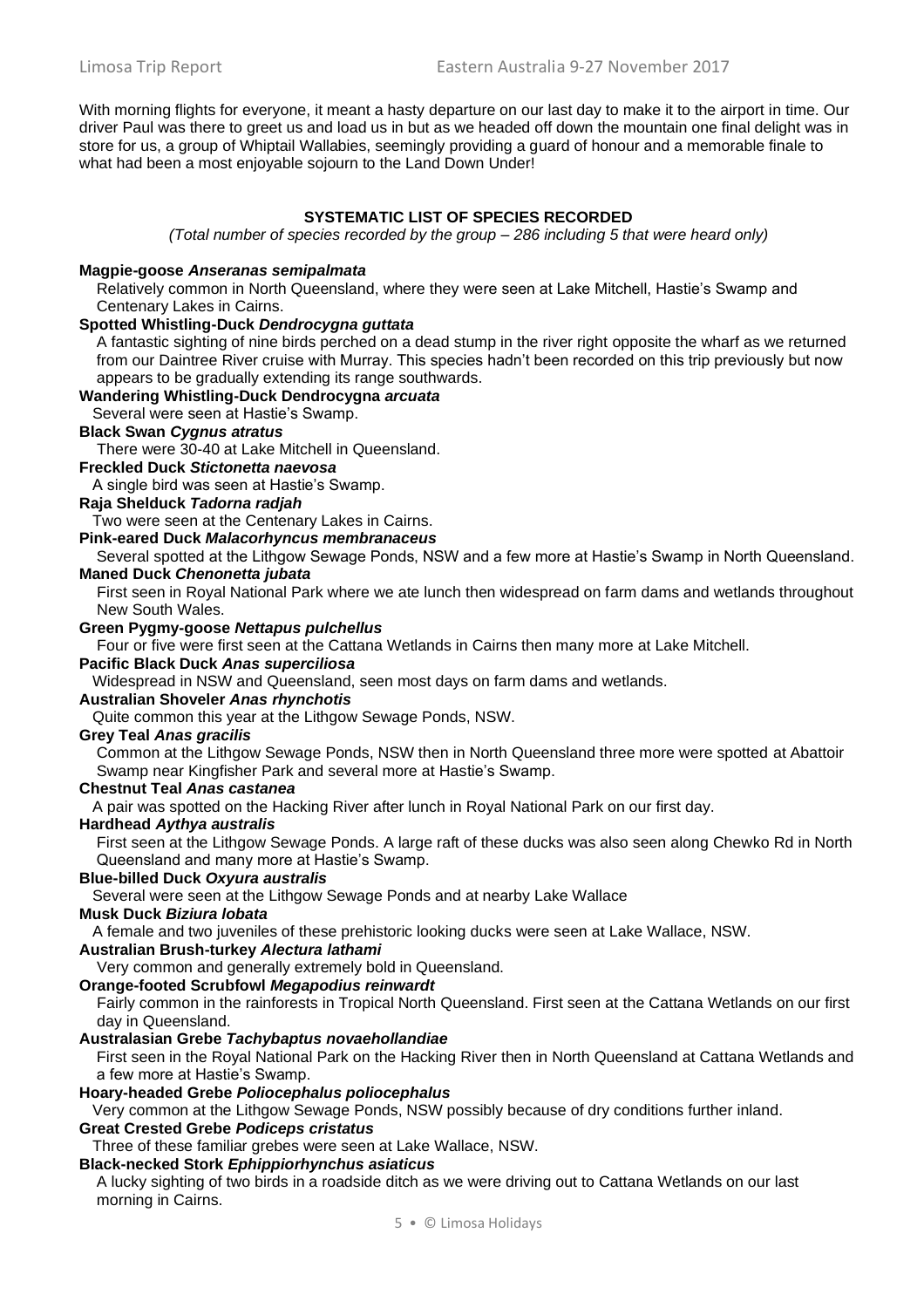# **Australian White Ibis** *Threskiornis molucca*

Common and widespread in Queensland yet strangely we only had one record in NSW near Hacking River. **Straw-necked Ibis** *Threskiornis spinicollis*

We first saw a group of five birds feeding in a field as we ate lunch at the Megalong Tea Rooms in the Blue Mountains. Another flock of eight birds was spotted in the Capertee Valley and in North Queensland they were quite common, being seen most days.

## **Royal Spoonbill** *Platalea regia*

A single bird was seen on a sandbank on the Daintree River with a solitary Australian White Ibis. Another was seen on the Cairns foreshore on our last morning there.

# **Black-backed Bittern** *Ixobrychus dubius*

A first for this tour, a single bird heard calling in a dense reed-bed at Lake Wallace yet sadly couldn't be seen. **Black Bittern** *Dupetor flavicollis*

Perhaps a lucky sighting as we sped along an open section of the Daintree River cruise, Murray flushed one from the dense riverine vegetation and we were able to follow it to where it perched in the open.

#### **Nankeen Night Heron** *Nycticorax caledonicus*

One was seen on the Daintree River cruise with Murray then another, strangely, seen in dense vegetation outside the Hastie's Swamp bird hide from the carpark

#### **Striated Heron** *Butorides striata*

Three individuals were seen flying as we travelled the Daintree River with Murray then a couple more were seen flying towards the mangroves on the Cairns Esplanade.

# **Eastern Cattle Egret** *Bubulcus coromandus*

First seen near Jamberoo in NSW then fairly widespread throughout NSW and northern Queensland.

# **White-necked Heron** *Ardea pacifica*

One of these stately birds was first seen in a roadside field near Fitzroy Falls enroute to Katoomba. Two more were spotted in the Capertee Valley and our third sighting was of a single bird flying over Redden Island during our last morning in Cairns.

# **Great-billed Heron** *Ardea sumatrana*

Spotted by Jennifer beyond the mangroves at the Cairns Esplanade, a single bird was briefly observed feeding in the shallows during the rising tide.

#### **Great Egret** *Ardea alba*

Seen firstly in a roadside ditch after our arrival in Cairns. Others were noted at Lake Mitchell and the Centenary Lakes in Cairns. On our last morning in Cairns we counted at least 15 birds feeding in the shallows.

#### **Intermediate Egret** *Egretta intermedia*

First seen at Abattoir Swamp in North Queensland but also at Lake Mitchell and Centenary Lakes, Cairns.

#### **White-faced Heron** *Egretta novaehollandiae*

First seen, a single bird foraging in Botany Bay near Cook's monument. A few individuals seen at various other locations throughout NSW but just the one sighting in Queensland of two birds at the Cattana Wetlands.

#### **Little Egret** *Egretta garzetta*

A single bird was seen at Hastie's Swamp.

# **Australian Pelican** *Pelecanus conspicillatus*

One was seen drifting in the breeze along the cliffs at Cape Solander in Kamay-Botany Bay NP in NSW. In Queensland one was seen at Lake Mitchell, and others at the Cairns foreshore. On our final morning there we watched a flotilla of seven feeding together.

#### **Great Frigatebird** *Fregata minor*

At least two females were seen on Michaelmas Cay.

# **Brown Booby** *Sula leucogaster*

Common on Michaelmas Cay and breeding with several fluffy white chicks present.

# **Little Pied Cormorant** *Phalacrocorax melanoleucos*

First seen at Botany Bay on our first morning, then reasonably common throughout the rest of the tour.

## **Little Black Cormorant** *Phalacrocorax sulcirostris*

A single bird was seen at Lake Wallace in NSW then in Queensland, at Lake Mitchell and a small flock of them were noted at Centenary Lakes in Cairns.

## **Australian Pied Cormorant** *Phalacrocorax varius*

From the Captain Cook memorial in Botany Bay on our first day we saw at least ten birds sitting together on a small pontoon out in the bay.

#### **Great Cormorant** *Phalacrocorax carbo*

Curiously, just one sighting of this familiar species, one at Jamberoo in the Southern Highlands of NSW! **Australasian Darter** *Anhinga novaehollandiae* 

Individuals seen at the Daintree River, Lake Mitchell and Hastie's Swamp.

#### **Eastern Osprey** *Pandion cristatus*

One was seen on top of a yacht's mast as we sailed back into Cairns after our Great Barrier Reef cruise.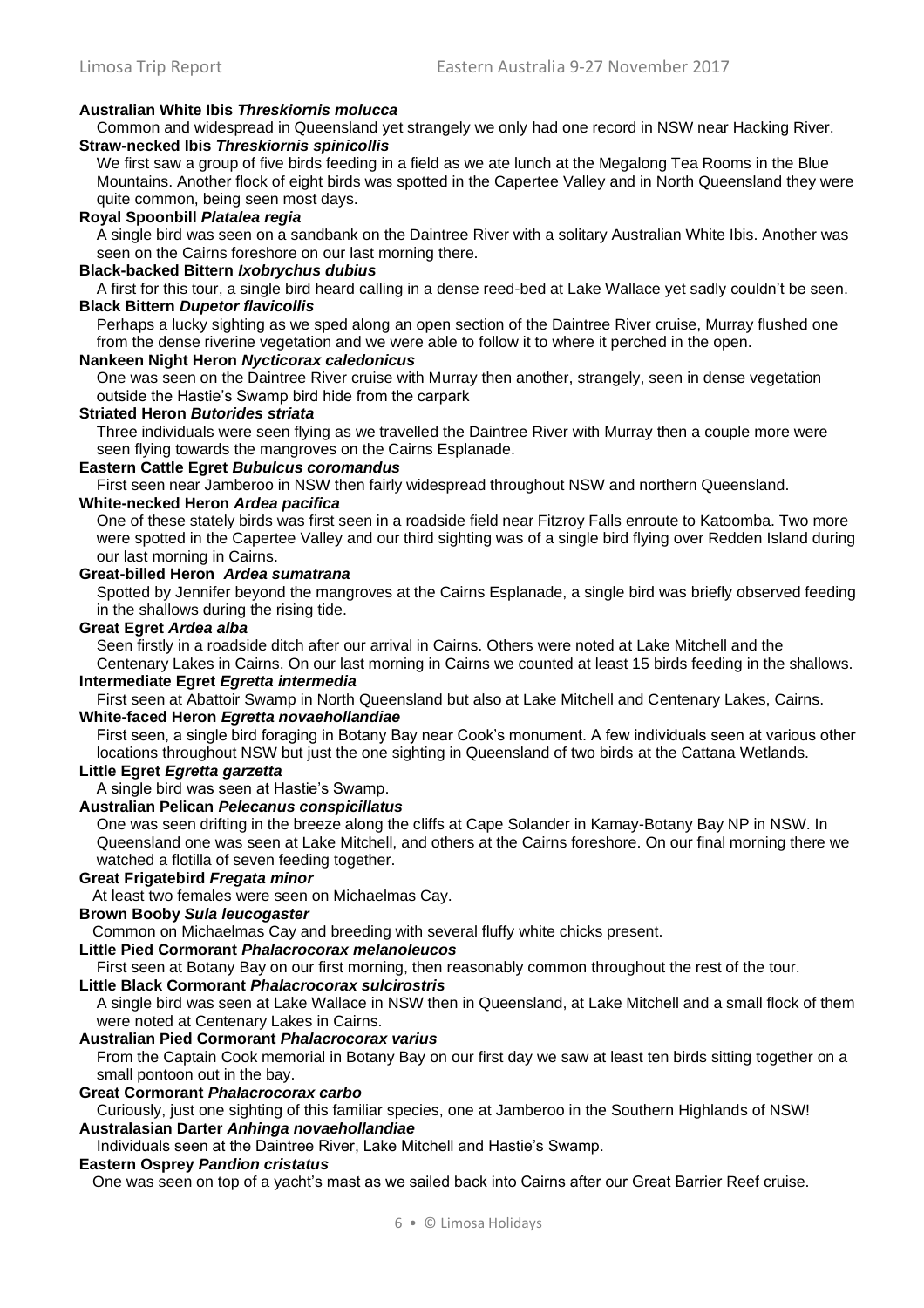#### **Black-shouldered Kite** *Elanus axillaris*

A pair was seen where we stopped to look at a field full of cranes on the Atherton Tablelands.

#### **Pacific Baza***Aviceda subcristata*

A single bird was seen with O'Reilly's guide Mark as we went searching for Bell Miners. After some chasing we eventually all got excellent views!

#### **Wedge-tailed Eagle** *Aquila audax*

Single birds were seen in the Capertee Valley in NSW and at O'Reilly's in Queensland.

#### **Grey Goshawk** *Accipiter novaehollandiae*

Great views at close quarters of a perched bird at O'Reilly's shown to us by local guide, Mark.

#### **Spotted Harrier** *Circus assimilis*

A couple of sightings, one flying low over the grassland near Maryfarms as we were looking at an Australian Bustard and another on the Atherton Tablelands where we had stopped to look at cranes.

#### **Black Kite** *Milvus migrans*

Relatively common in North Queensland, particularly near Daintree and in the Tablelands.

# **Whistling Kite** *Haliastur sphenurus*

Relatively common in North Queensland.

# **Australian Bustard** *Ardeotis australis*

At least five individuals were seen in fields and along the roadside at Maryfarms, north Queensland.

#### **Australian Crake** *Porzana fluminea*

Another great sighting with Carol of a single bird foraging in front of a reed-bed at Lake Wallace in NSW.

# **Australasian Swamphen** *Porphyrio melanotus*

Several of these were first seen in Royal National Park near where we had lunch on our first day. Others were seen later in larger numbers at Lake Wallace in NSW and by Hastie's Swamp in North Queensland.

## **Dusky Moorhen** *Gallinula tenebrosa*

First seen in Royal National Park where they were plentiful near where we had lunch on our first day. One was also seen at Jamberoo and they were common at Lake Wallace, all in NSW.

#### **Common Coot** *Fulica atra*

Fairly common in Royal National Park and at Lake Wallace in NSW but only seen once at Hastie's Swamp. **Sarus Crane** *Grus antigone*

A family group of four plus two other birds were seen feeding with a flock of Brolga near Atherton.

# **Brolga** *Grus rubicunda*

About 40 of these graceful birds were seen feeding in a roadside field near Atherton.

#### **Bush Stone-curlew** *Burhinus grallarius*

Spotlighting with Alan one evening, we saw five or six including a pair with young. At Peterson Creek near the platypus viewing platform in Yungaburra we saw several more in an adjacent field and another four during the day at the Centenary Lakes in Cairns.

#### **Pied Oystercatcher** *Haematopus longirostris*

A single bird was seen at Botany Bay.

#### **White-headed Stilt** *Himantopus leucocephalus*

Individual sightings at a couple of places in North Queensland including Hastie's Swamp

#### **Masked Lapwing** *Vanellus miles*

Very common, seen almost every day, either the northern subspecies in Queensland or the southern in NSW.

# **Greater Sand Plover** *Charadrius leschenaultia*

A single bird was observed feeding very busily on the Cairns foreshore.

# **Black-fronted Dotterel** *Elseyornis melanops*

A few seen at the Lithgow Sewage Ponds and in the Capertee Valley in NSW with Carol.

# **Comb-crested Jacana** *Irediparra gallinacea*

Quite common at both the Cattana Wetlands and Lake Mitchell in North Queensland.

# **Latham's Snipe** *Gallinago hardwickii*

Three were flushed from long grass at Lake Wallace.

# **Bar-tailed Godwit** *Limosa lapponica*

A maximum of nine were counted on the Cairns foreshore.

# **Far Eastern Curlew** *Numenius madagascariensis*

## Two seen from the Cairns Esplanade.

# **Common Greenshank** *Tringa nebularia*

A single bird was heard calling then seen from the Esplanade on our final morning in Cairns.

# **Grey-tailed Tattler** *Heteroscelus brevipes*

There were at least four seen on the Cairns foreshore.

# **Terek Sandpiper** *Xenus cinereus*

A single bird was seen busily foraging on the Cairns foreshore on the two days we visited.

# **Ruddy Turnstone** *Arenaria interpres*

Seemingly common on Michaelmas Cay where we saw at least eight.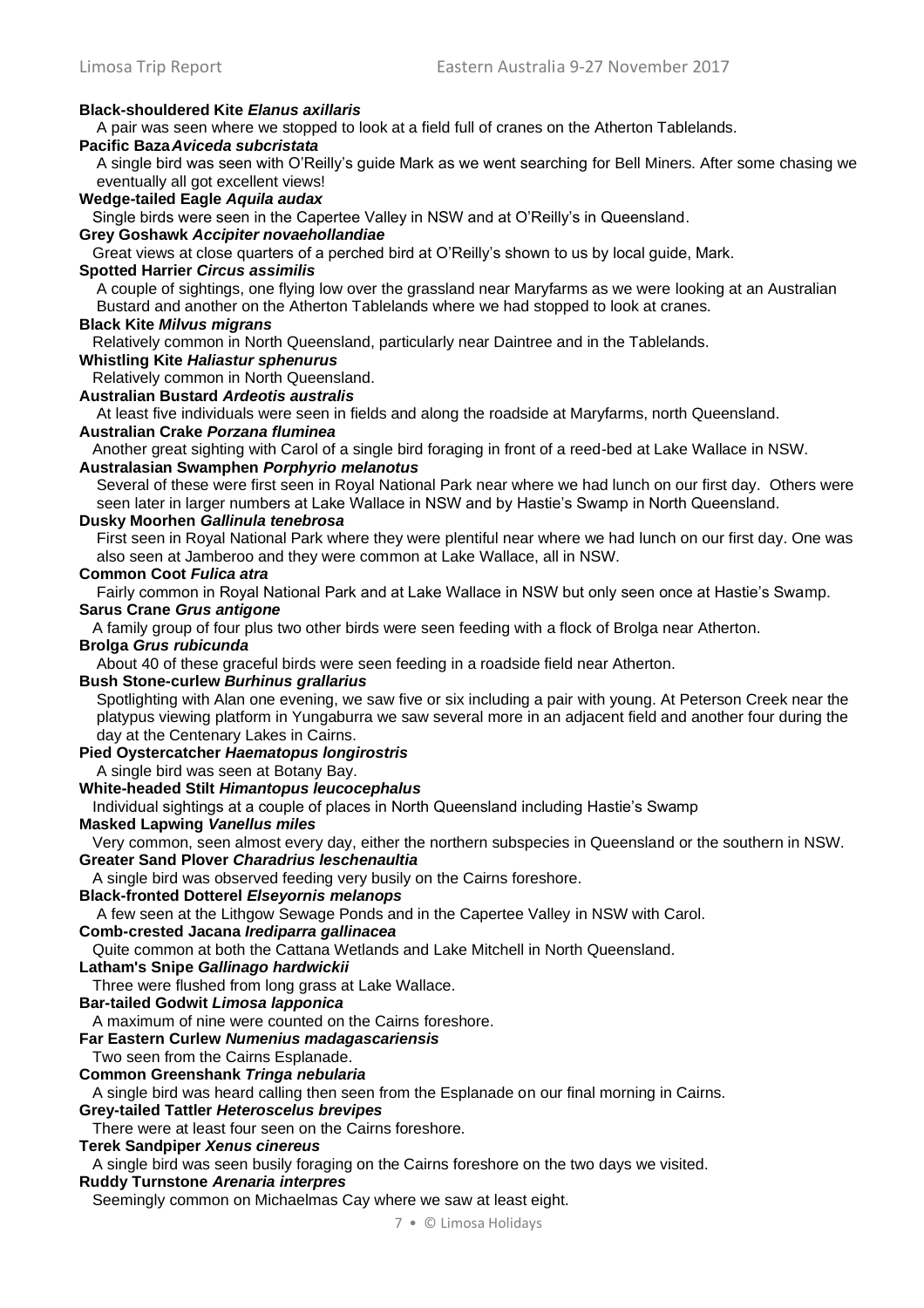# **Great Knot** *Calidris tenuirostris*

A group of four was seen at the Cairns foreshore. Possibly the same birds were seen again two days later. **Sanderling** *Calidris alba* A single bird was seen from the beach buggy as we were taken around the far side of Michaelmas Cay. **Sharp-tailed Sandpiper** *Calidris acuminata* On both occasions we saw 5-10 of these trans-equatorial migrants feeding busily from the Cairns Esplanade **Curlew Sandpiper** *Calidris ferruginea* Two were seen feeding with other shorebirds on the Cairns Foreshore. **Red-necked Stint** *Calidris ruficollis*  A reasonable sized flock of 20 or so was observed on the Cairns foreshore. **Brown Noddy** *Anous stolidus*  Possibly hundreds on Michaelmas Cay. **Black Noddy** *Anous minutus* One showed very obligingly on the guard rope around the beach at Michaelmas Cay. **Silver Gull** *Larus novaehollandiae*  Australia's commonest gull, seen often in Cairns and around Sydney. **Greater Crested Tern** *Sterna bergii*  Common at Michaelmas Cay and Cairns. **Lesser Crested Tern** *Sterna bengalensis*  Very common on Michaelmas Cay. **Little Tern** *Sternula albifrons*  A couple were from the boat on our Great Barrier Reef cruise. **Bridled Tern***Onychoprion anaethetus* There were several perched on mooring and marker buoys at Michaelmas Cay and also on the way out. **Sooty Tern Onychoprion** *fuscata*  Very common and breeding on Michaelmas Cay. **Roseate Tern** *Sterna dougallii* We were fortunate to be able to take a private tour on the beach buggy around the other side of Michaelmas Cay where we spotted about four of these terns. **Black-naped Tern***Sterna sumatrana* Several were seen flying as we made our way out to Michaelmas Cay from Cairns. **Feral Rock Dove** *Columba livia*  The familiar feral pigeon seen in cities such as Katoomba and Cairns. **White-headed Pigeon** *Columba leucomela*  A single bird was first seen at Jamberoo in NSW then we also saw individuals at O'Reilly's in Queensland. **Spotted Dove** *Streptopelia chinensis*  Two or more of these introduced doves were seen in Jamberoo, NSW then another in Cairns in Queensland. **Brown Cuckoo-dove** *Macropygia amboinensis*  First seen at Mt Lewis then quite common at Chambers Rainforest Wildlife Lodges and at O'Reilly's. **Pacific Emerald Dove** *Chalcophaps longirostris*  Often shy but individual were seen at a number of places in North Queensland including Chambers and Kingfisher Park. **Common Bronzewing** *Phaps chalcoptera* One was flushed from the road bridge as we went through Glen Alice in the Capertee Valley. **Crested Pigeon** *Ocyphaps lophotes*  First seen at the Captain Cook landing on our first morning. Common throughout NSW and Queensland except at O'Reilly's **Squatter Pigeon** *Geophaps scripta*  Locally common at Granite Gorge. **Peaceful Dove** *Geopelia placida*  Common in the Capertee Valley in NSW and North Queensland. **Bar-shouldered Dove** *Geopelia humeralis*  Seen regularly throughout North Queensland, especially around Cairns. Two also at Glen Davis in NSW. **Wompoo Fruit Dove** *Ptilinopus magnificus*  We had great views of one of these colourful doves near O'Reilly's with local guide Mark. **Rose-crowned Fruit-Dove** *Ptilinopus regina* Brief views of a couple of birds next to the mangroves near the Cairns Foreshore. **Torresian Imperial Pigeon** *Ducula spilorrhoa*  Many seen around Cairns and Daintree. **Topknot Pigeon** *Lopholaimus antarcticus*  Several seen feeding in the park around Jamberoo. Fairly common at Kingfisher Park in North Queensland and at O'Reilly's.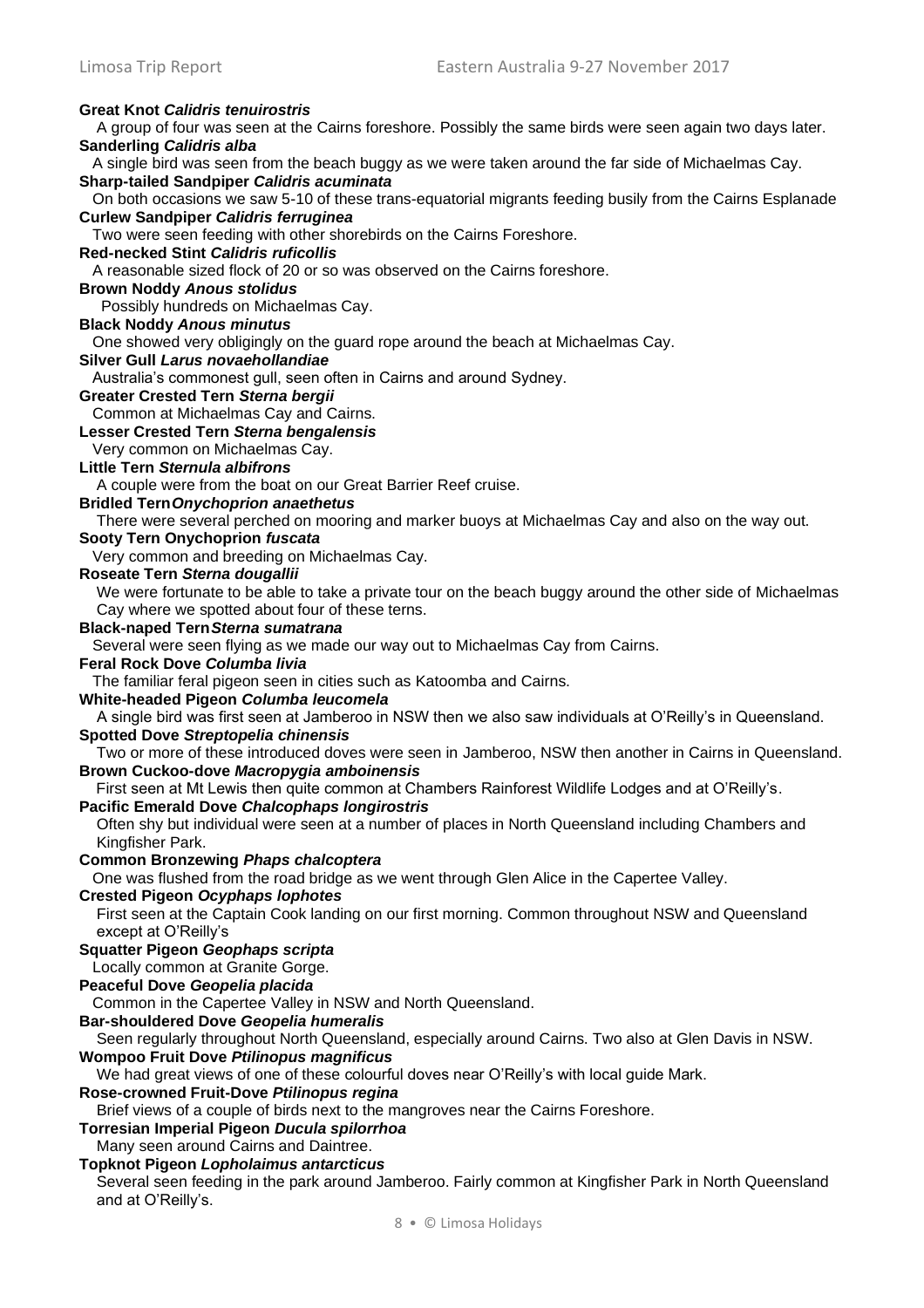#### **Pheasant Coucal** *Centropus phasianinus*

Just one sighting of a single bird in the carpark at Cattana Wetlands on our final morning in Cairns. One was also heard near O'Reilly's.

## **Pacific Koel** *Eudynamys orientalis*

A male was seen firstly in Jamberoo near the motel. We also had sightings of another male and a female at Glen Davis in the Capertee Valley.

# **Horsfield's Bronze Cuckoo** *Chrysococcyx basalis*

Excellent views of a single bird before breakfast on our last morning at Glen Davis.

#### **Shining Bronze Cuckoo** *Chrysococcyx lucidus*

Great views of a single bird at the Blackheath Rhododendron Gardens in the Blue Mountains. Heard at a number of other places in Queensland but can be frustratingly difficult to see!

#### **Little Bronze Cuckoo** *Chrysococcyx minutillus*

A juvenile was spotted at Redden Island, attended by a Brown Honeyeater.

#### **Fan-tailed Cuckoo** *Cacomantis flabelliformis*

We spotted three individuals at Barren Grounds in NSW. Their familiar mournful trill was a common sound at O'Reilly's where we managed to track one down.

#### **Eastern Barn Owl** *Tyto javanica*

Spotlighting with Alan, we had great views of one (possibly two) birds one evening.

# **Eastern Grass Owl** *Tyto longimembris*

Another great sighting of a single female one evening while we were out spotlighting with Alan in Yungaburra on the Atherton Tablelands.

# **Papuan Frogmouth** *Podargus papuensis*

Excellent views of a single bird on a nest over the Daintree River with Murray.

# **Tawny Frogmouth** *Podargus strigoides*

At O'Reilly's, local guide Mark showed us one sitting on a nest with a chick.

# **Australian Swiftlet** *Aerodramus terraereginae*

Reasonably common over Cairns and the Atherton Tablelands.

# **White-throated Needletail** *Hirandapus caudacutus*

At O'Reilly's we two soaring overhead on our second morning.

## **Oriental Dollarbird** *Eurystomus orientalis*

Two were first spotted by the Hacking River in Royal National Park on our first day. Other singles were spotted in the Capertee Valley in NSW and on the Atherton Tablelands in North Queensland with Alan.

#### **Buff-breasted Paradise Kingfisher** *Tanysiptera sylvia*

Good views of these spectacular kingfishers on all days at Kingfisher Park. We also were surprised to see one at Redden Island on our last morning in North Queensland.

#### **Laughing Kookaburra** *Dacelo novaeguineae*

Common and widespread, seen nearly every day.

# **Forest Kingfisher** *Todiramphus macleayii*

Several individuals seen around the Atherton Tablelands and Daintree, usually perched on powerlines.

## **Torresian Kingfisher** *Todiramphus sordidus*

Two birds were heard clearly in the mangroves near the Cairns Esplanade but refused to show!

# **Sacred Kingfisher** *Todiramphus sanctus*

Individuals were seen at Royal National Park along the Hacking River and at Jamberoo in NSW. .

# **Azure Kingfisher** *Alcedo azurea*

One spotted by Mandy along the Hacking River in NSW. Magical views were had later in the trip of two birds in a courtship display along the Daintree River on our morning cruise with Murray.

#### **Rainbow Bee-eater** *Merops ornatus*

First seen at Granite Gorge in North Queensland, then again at the Centenary Lakes in Cairns and another at Redden Island.

#### **Nankeen Kestrel** *Falco cenchroides*

One perched in a nearby tree was seen from the minibus as we left Glen Davis. One was also seen on the Atherton Tablelands in North Queensland with Alan.

#### **Brown Falcon** *Falco berigora*

A single bird was seen from the minibus as we drove through the Capertee Valley,

#### **Red-tailed Black Cockatoo** *Calyptorhynchus banksii*

Amazing sight on the Atherton Tablelands where we counted at least 75 birds feeding in a dry paddock.

# **Yellow-tailed Black-Cockatoo** *Calyptorhyncus funereus*

Our first sighting was of two birds at Barren Grounds. Other sightings in the Blue Mountains with at least six seen from Evans Lookout.

# **Galah** *Eolophus roseicapilla*

Widespread in NSW but also two were seen near Maryfarms in North Queensland.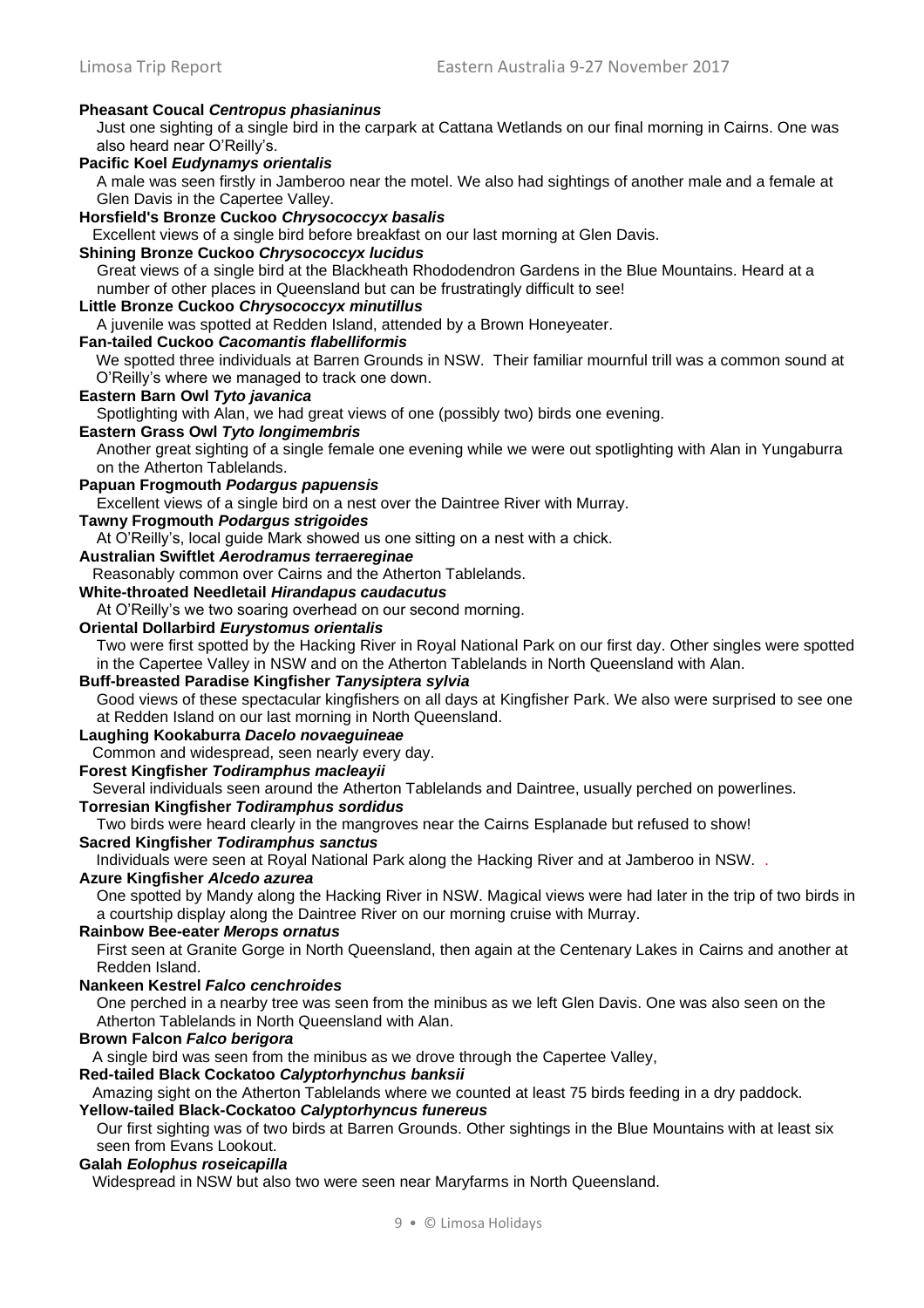# **Long-billed Corella** *Cacatua tenuirostris*

Several were seen each day near our motel at Jamberoo either feeding on the ground or in nearby trees.

**Little Corella** *Cacatua sanguinea* 

Two birds entertained us with their gymnastics display at Botany Bay on our first morning!

**Sulphur-crested Cockatoo** *Cacatua galerita* 

#### Very common, recorded every single day. **Australian King Parrot** *Alisterus scapularis*

Five of these large red and green parrots were first seen at Royal National Park. Others were spotted at Jamberoo. Very common and very tame at O'Reilly's however!

## **Red-winged Parrot** *Aprosmictus erythropterus*

A male was spotted at the Mt Molloy School after we had been watching the Great Bowerbird at his bower. **Red-rumped Parrot** *Psephotus haematonotus* 

Fairly common in the Capertee Valley.

**Crimson Rosella** *Platycercus elegans* 

A very common parrot both in the Blue Mountains and at O'Reilly's.

#### **Pale-headed Rosella** *Platycercus adscitus* Great views of a pair at Luke's Farm near O'Reilly's with local guide Mark.

**Eastern Rosella** *Platycercus eximius* 

Two were first seen at Jamberoo. Later with Carol we saw several at Lake Wallace and in the Capertee Valley **Eastern Ground Parrot** *Pezoporus wallicus*

We were able to make out the distant but beautiful chiming call of one of these secretive parrots when we ventured back to Barren Grounds after dinner one night

## **Little Lorikeet** *Parvipsitta pusilla*

Great views of a couple of these tiny parrots feeding in flowering eucalypts in the Capertee Valley with Carol. **Rainbow Lorikeet** *Trichoglossus haematodus* 

Common, recorded most days.

# **Scaly-breasted Lorikeet** *Trichoglossus chlorolepidotus*

A couple were first spotted at Kingfisher Park then again at Centenary Lakes, Cairns. We also found three feeding near O'Reilly's with local guide Mark who was surprised to record them there.

## **Musk Lorikeet** *Glossopsitta concinna*

Two seen feeding in flowering eucalypts with Little Lorikeets in the Capertee Valley, NSW.

# **Double-eyed Fig Parrot** *Cyclopsitta diophthalma*

Great views on the Cairns Esplanade where we saw a pair of these tiny parrots, the female of which was chewing out a nest hollow!

# **Noisy Pitta** *Pitta versicolor*

A single bird was seen briefly at Kingfisher Park, as it flew low across the orchard.

## **Superb Lyrebird** *Menura novaehollandiae*

Excellent views of at least six birds at Minnamurra Rainforest Centre including a male with well developed "lyre" tail feathers. Another was seen crossing the Jamberoo Mountain Rd as we drove up to Barren Grounds and another was spotted at Fitzroy Falls.

# **Green Catbird** *Ailuroedus crassirostris*

Heard more often than seen we caught up with a few of these birds along the Python Rock Track and the Boardwalk at O'Reilly's.

# **Spotted Catbird** *Ailuroedus maculosus*

Seen commonly around Chambers Rainforest Lodges where some would come take fruit on our balconies. **Tooth-billed Catbird** *Scenopoeetes dentirostris* 

Good views of a singing male near his scruffy bower at Mt Lewis, where we heard several others as well. **Golden Bowerbird** *Prionodura newtoniana*

Excellent views of this rainforest gem with Alan at an undisclosed site.

## **Regent Bowerbird** *Sericulus chrysocephalus*

The emblem of O'Reilly's and a regular visitor to the feeders.

## **Satin Bowerbird** *Ptilonorhynchus violaceus*

Numerous sightings in Jamberoo and the Blue Mountains in NSW and at O'Reilly's in Queensland.

## **Great Bowerbird** *Chlamydera nuchalis*

Two birds were seen within the grounds of the Mt Molloy School, one tending a bower when we first arrived. **White-throated Treecreeper** *Cormobates leucophaea* 

A pair was spotted at Barren Grounds, then another bird was seen with Red-browed Treecreepers at Fitzroy Falls and a final sighting was made at the Old Ford Reserve in the Megalong Valley.

# **Red-browed Treecreeper** *Climacteris erythrops*

Great views of two birds at Fitzroy Falls in NSW.

**Brown Treecreeper** *Climacteris picumnus* 

Seen on a couple of occasions in the Capertee Valley and at Glen Davis.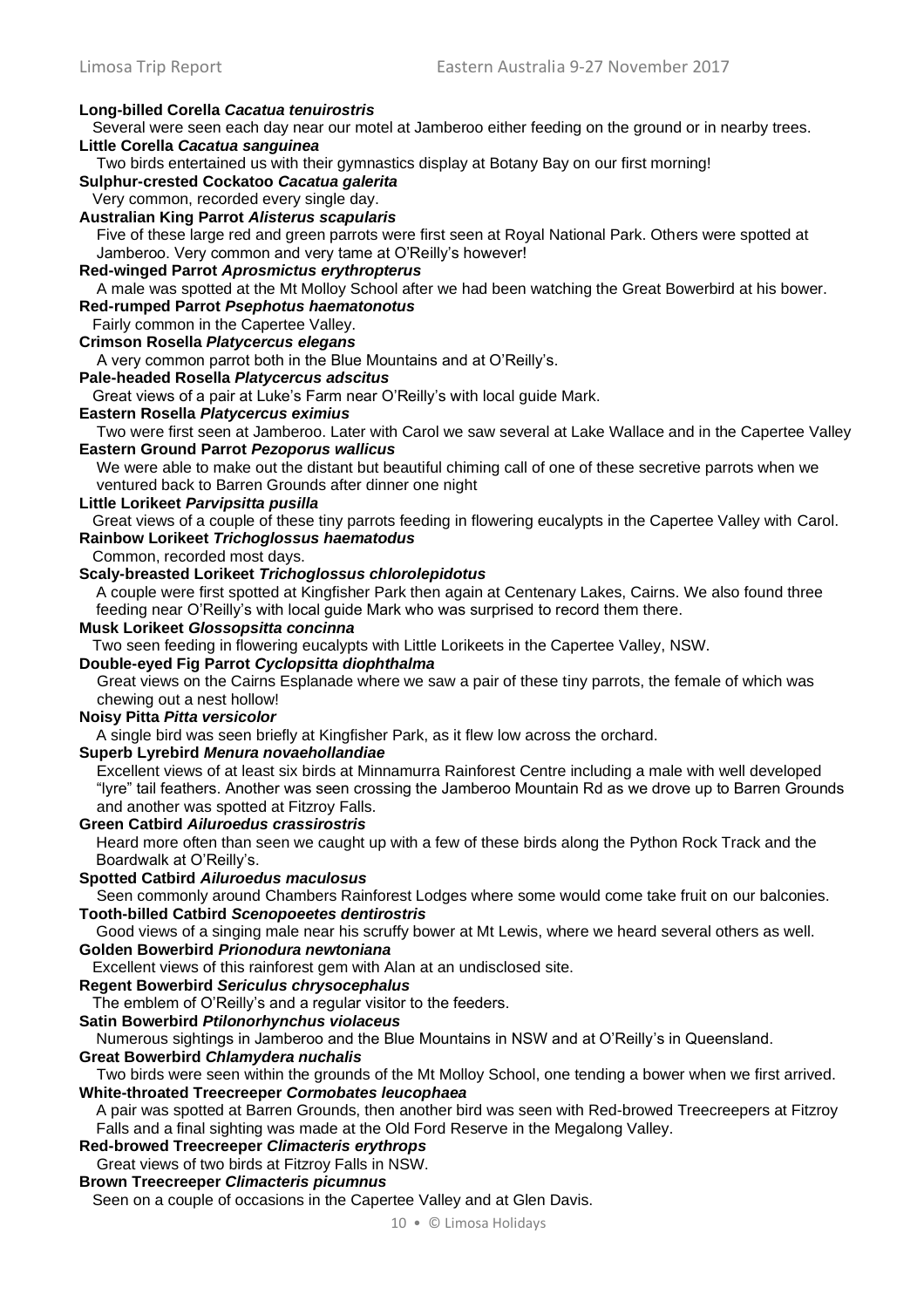# **Variegated Fairywren***Malurus lamberti*

Several birds, both male and female, were seen at our first stop in Kamay-Botany Bay Nature Reserve, NSW. **Superb Fairywren** *Malurus cyaneus* 

A brilliant male was first seen at Barren Grounds as we were heading for the Ground Parrots, pairs at Old Ford Reserve. Later we came across more by the Lithgow Sewage Ponds and also at Glen Davis. They were also common at O'Reilly's.

#### **Red-backed Fairywren** *Malurus melanocephalus*

Great views of a pair along Chewko Rd in North Queensland on our way to Granite Gorge.

#### **Southern Emuwren** *Stipiturus malachurus*

Typically fleeting but exciting views of both a male and a female at Barren Grounds Nature Reserve.

# **Dusky Myzomela** *Myzomela obscura*

A common visitor to the flowering Grevilleas around Kingfisher Park.

#### **Scarlet Myzomela** *Myzomela sanguinolenta*

Great views of a male firstly at the Old Ford Reserve in the Megalong Valley then again in the Capertee Valley with Carol. They were also quite showy at Kingfisher Park feeding in flowering Grevilleas.

#### **Eastern Spinebill** *Acanthorhynchus tenuirostris*

Seen firstly at Jamberoo but relatively common around the Blue Mountains and at O'Reilly's.

#### **Brown Honeyeater** *Lichmera indistincta*

Not all that common, but a few sightings around Kingfisher Park, Chambers and Redden Island.

#### **White-streaked Honeyeater** *Trichodere cockerelli*

A very unusual sighting indeed, this honeyeater is normally found on the Cape York Peninsula but an individual had recently taken up residence near Kingfisher Park.

#### **New Holland Honeyeater** *Phylidonyris novaehollandiae*

Seen at a number of spots in NSW, particularly at the Blackheath Rhododendron Gardens in the Blue Mts. **White-cheeked Honeyeater** *Phylidonyris niger*

Several seen feeding in flowering grevilleas in and around Kingfisher Park, North Queensland.

#### **Macleay's Honeyeater** *Xanthotis macleayanus*

Common Tablelands endemic around Kingfisher Park and at Chambers Rainforest Wildlife Lodges.

## **Little Friarbird** *Philemon citreogularis*

A single bird was seen near Lake Mitchell.

# **Helmeted Friarbird** *Philemon buceroides*

First seen at the Cattana Wetlands then more of these noisy honeyeaters were seen along the Daintree River with Murray. They were also common at Redden Island when we went there on our last morning in Cairns.

#### **Noisy Friarbird** *Philemon corniculatus*

Seen every day in NSW firstly at Royal National Park then particularly common in the Capertee Valley this year in flowering eucalypts. Individuals seen in Queensland at Abattoir Swamp, Granite Gorge and Chambers.

#### **Blue-faced Honeyeater** *Entomyzon cyanotis*

At least four first seen in the Mt Molloy school grounds near the Great Bowerbird's bower then a few more again at Granite Gorge.

#### **Black-chinned Honeyeater** *Melitheptus gularis*

Three or four birds were seen at Carol's bush block in the Capertee Valley.

# **Brown-headed Honeyeater** *Melithreptus brevirostris*

One was seen at the Old Ford Reserve in the Megalong Valley.

# **White-throated Honeyeater** *Melithreptus albogularis*

One was seen coming in to the bird bath at the Mt Molloy School then a second at Hastie's Swamp in trees outside of the Hide. We also had a final sighting of a couple of birds near O'Reilly's with local guide Mark.

#### **White-naped Honeyeater** *Melithreptus lunatus*

There were two spotted in eucalypts at the Old Ford Reserve in the Megalong Valley in NSW.

## **White-eared Honeyeater** *Nesoptilotis leucotis*

One seen well at the Old Ford Reserve in the Megalong Valley, NSW.

#### **Brown-backed Honeyeater** *Ramsayornis modestus*

Several of these migratory honeyeaters were at Abattoir Swamp, some building their pendulous hanging nests. **Little Wattlebird** *Anthochaera chrysoptera* 

Very common in the park at Jamberoo and around the Blue Mountains.

#### **Red Wattlebird** *Anthochaera carunculata*

Common in NSW, seen often in the Blue Mountains and the Capertee Valley.

#### **Regent Honeyeatear** *Anthochaera phrygia*

Local guide Carol had a secret location in the Capertee Valley where she found at least six of these extremely rare honeyeaters for us.

#### **Bridled Honeyeater** *Bolemoreus frenatus*

A few were seen high in the canopy at Mt Lewis and a single bird was spotted at Mt Hypipamee.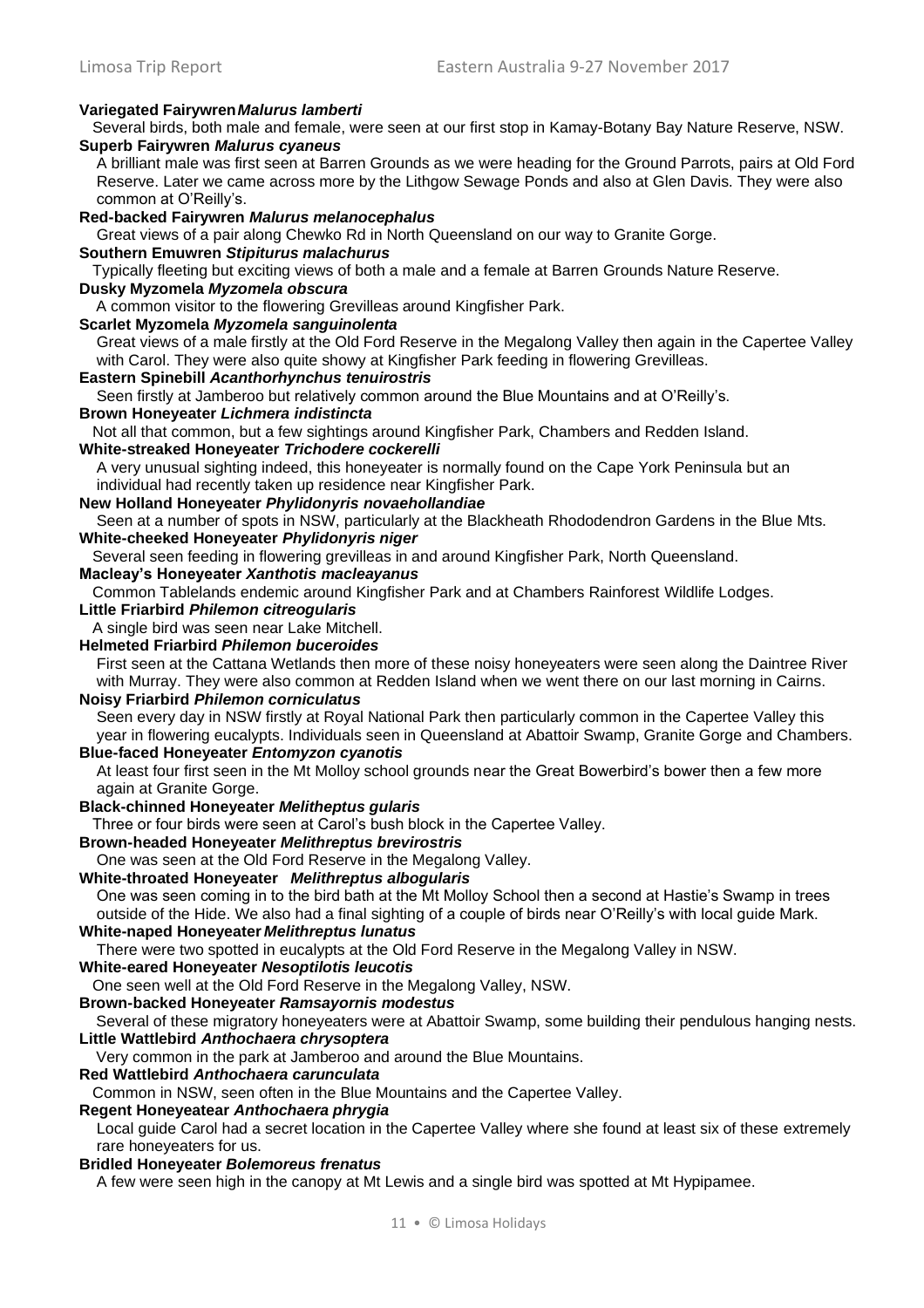**Yellow-faced Honeyeater** *Caligavis chrysops*  Fairly common at the Old Ford Reserve in the Megalong Valley. Also in small numbers at Kingfisher Park. **Yellow-tufted Honeyeater** *Lichenostomus melanops* Very common this year at Carol's bush block in the Capertee Valley and also around Glen Davis. **Bell Miner** *Manorina melanophrys*  Near O'Reilly's, local guide Mark took us to a colony of these amazing sounding honeyeaters where we had great views. Previously on the trip we had heard other colonies far below us at lookouts in the Blue Mountains. **Noisy Miner** *Manorina melanocephala*  Very common in NSW. **Yellow Honeyeater** *Stomiopera flava*  Single birds were seen at Abattoir Swamp, Mt Molloy and Granite Gorge in North Queensland. **Varied Honeyeater** *Gavicalis versicolor* Locally common alongside the mangroves and in trees near the Esplanade in Cairns. **Fuscous Honeyeater** *Ptilotula fuscus*  A few were seen in and around the bird bath at Carol's block in the Capertee Valley. **White-plumed Honeyeater** *Ptilotula penicillatus*  Very common in the Capertee Valley. **Graceful Honeyeater** *Meliphaga gracilis*  Several seen at Kingfisher Park, distinguishable from the similar Yellow-spotted by their clicking call and proportionately longer bill. **Yellow-spotted Honeyeater** *Meliphaga notata* Many seen at Kingfisher Park and Mt Lewis. **Lewin's Honeyeater** *Meliphaga lewinii*  In NSW seen at Minnamurra. Very common on both the Atherton Tablelands and at O'Reilly's in Queensland. **Eastern Bristlebird** *Dasyornis brachypterus* Heard calling at Barren Grounds one individual then ran across the track in front of us giving a brief but convincing view of this renowned skulker! **Spotted Pardalote** *Pardalotus punctatus* One of our first birds recorded, we saw two of these tiny jewels at Botany Bay. Other individuals were later heard only at O'Reilly's. **Fernwren** *Oreoscopus gutturalis* Heard only at Mt Lewis. **Rockwarbler** *Origma solitaria* Fantastic views of two birds feeding another on the edge of the Evans Lookout Road. **Speckled Warbler** *Pyrrholaemus sagittatus* Fleeting views of a single bird at Carol's bush block in the Capertee Valley, NSW **White-browed Scrubwren** *Sericornis frontalis*  Seen first at Kamay-Botany Bay National Park Quite common at Minnamurra, around Fitzroy Falls and the Blue Mountains. Also common at O'Reilly's. **Yellow-throated Scrubwren** *Sericornis citreogularis*  First seen at Minnamurra then again at Fitzroy Falls, NSW. Commonly seen at Mt Lewis and along the Boardwalk and various other trails at O'Reilly's. **Large-billed Scrubwren** *Sericornis magnirostra*  One was seen at Kingfisher Park then several more at O'Reilly's in Queensland. **Weebill** *Smicrornis brevirostris* Several of Australia's smallest bird were seen on our day out with Carol in the Capertee Valley in NSW. **Brown Gerygone** *Gerygone mouki*  Many seen foraging in rainforest in NSW at Minnamurra in NSW. Common also at O'Reilly's in Queensland. **Large-billed Gerygone** *Gerygone magnirostris*  At least four were seen along the Daintree River on our morning cruise with Murray, where they were building their hanging nests over the water. **White-throated Gerygone** *Gerygone olivacea* A single male with its obvious white throat was seen at the Old Ford Reserve in the Megalong Valley. **Mountain Thornbill** *Acanthiza katherina* One of these Tablelands endemics was spotted at Mt Lewis, high up in the canopy. **Brown Thornbill** *Acanthiza pusilla*  Common in the Blue Mountains and also at O'Reilly's. **Buff-rumped Thornbill** *Acanthiza reguloides* Reasonably common in the Capertee Valley, NSW **Yellow-rumped Thornbill** *Acanthiza chrysorrhoa* A couple were seen feeding around the grounds at the Glen Davis Hotel in the Capertee Valley.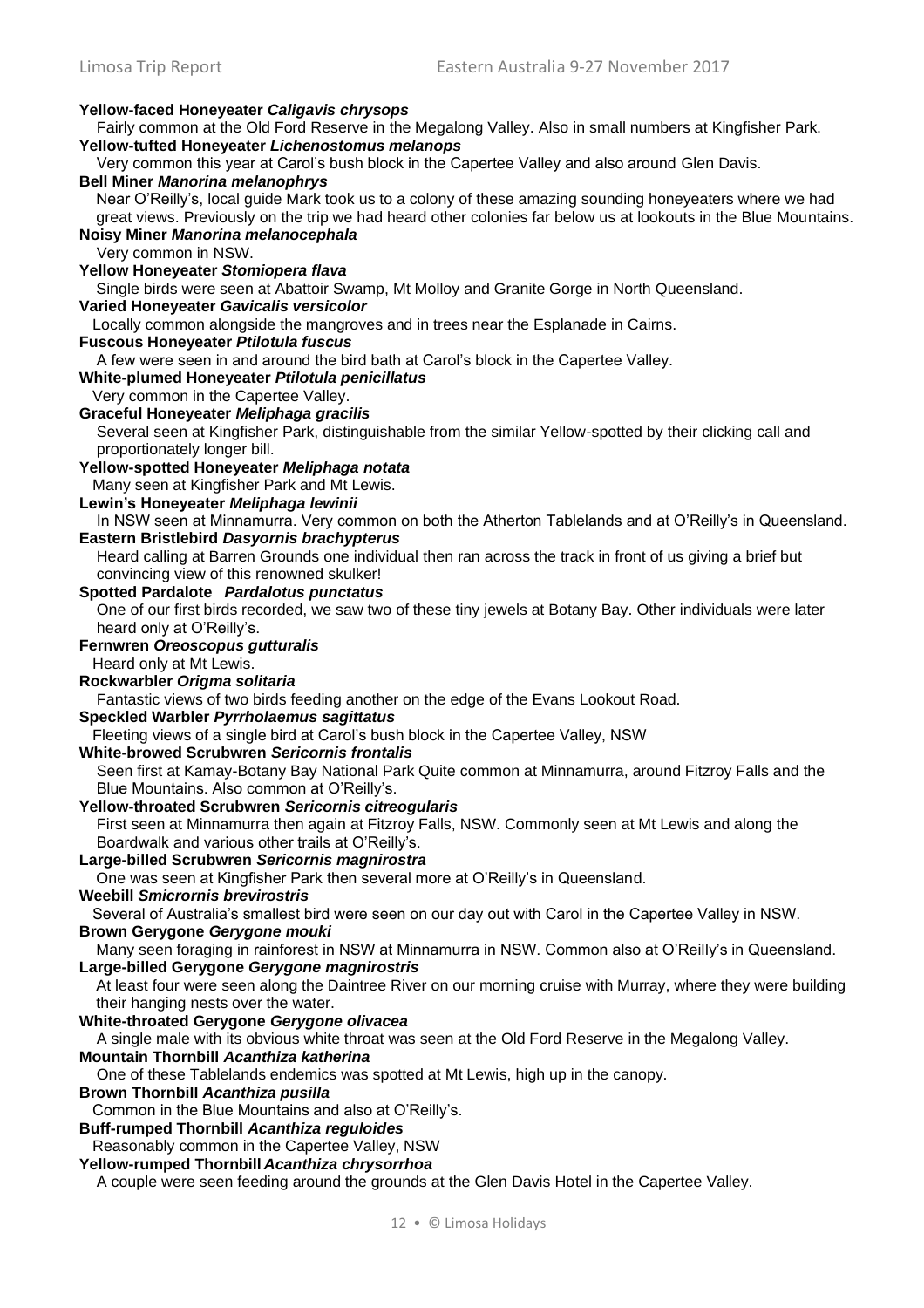#### Limosa Trip Report Eastern Australia 9-27 November 2017 **Yellow Thornbill** *Acanthiza nana*  Four were seen feeding in a Casuarina in Jamberoo one morning and a couple more again the next day. **Striated Thornbill** *Acanthiza lineata*  Very common at Barren Grounds and Fitzroy Falls where we saw them foraging in eucalypt canopies. **Australian Logrunner** *Orthonyx temminckii*  Excellent views of these busy forest floor foragers each day at O'Reilly's, the white-throated males and orange-throated females. **Chowchilla** *Orthonyx spaldingii* Three of these often elusive but noisy forest dwellers were seen foraging near the track at Lake Barrine. **Eastern Whipbird** *Psophodes olivaceus*  Two were seen well at Fitzroy Falls in the carpark! Great views also at the Blackheath Rhododendron Gardens, Chambers and O'Reilly's where they are incredibly tame. **Yellow-breasted Boatbill** *Machaerirhynchus flaviventer*  A single bird was seen briefly by some at Kingfisher Park on both days. **White-breasted Woodswallow** *Artamus leucorynchus*  Fairly common around Cairns and the Atherton Tablelands. **White-browed Woodswallow** *Artamus superciliosus* One was seen soaring over the Capertee Valley. **Dusky Woodswallow** *Artamus cyanopterus*  Fairly common in the Capertee Valley, NSW. **Black Butcherbird** *Cracticus quoyi*  Seen well at Chambers Rainforest Wildlife Lodges. **Grey Butcherbird** *Cracticus torquatus* First seen at Kamay-Botany Bay National Park on our first morning then other individual around Jamberoo, the Capertee Valley and also at O'Reilly's. **Pied Butcherbird** *Cracticus nigrogularis*  One was seen well flying down to the ground from powerlines at Granite Gorge and another at O'Reilly's. **Australian Magpie** *Gymnorhina tibicen*  Reasonably common throughout the more open areas of NSW and Queensland. **Pied Currawong** *Strepera graculina*  Very common throughout NSW and at O'Reilly's. **Black-faced Cuckooshrike** *Coracina novaehollandiae*  One seen first at Kamay-Botany Bay National Park. A few sightings of individuals most days in NSW and at O'Reilly's in Queensland. **White-bellied Cuckooshrike** *Coracina papuensis*  One was first seen at Kingfisher Park then another two at Granite Gorge. **Common Cicadabird** *Coracina tenuirostris*  A single bird was seen at the Old Ford Reserve after we were alerted by its insect-like call. **White-winged Triller** *Lalage tricolor*  A pair was seen at Lake Mitchell in Queensland. **Varied Triller** *Lalage leucomela*  A male and at least three females were seen at Redden Island. **Crested Shrike-tit** *Falcunculus frontatus*  Great views of a single bird at Fitzroy Falls then another at Glen Davis. **Australian Golden Whistler** *Pachycephala pectoralis*  A female at Minnamurra, followed by a male at Fitzroy Falls. Another two males were seen later at O'Reilly's. **Rufous Whistler** *Pachycephala rufiventris*  Common at Barren Grounds and in the Capertee Valley. **Bower's Shrikethrush** *Colluricincla boweri* Good views of a couple of these Tablelands endemics interacting at Mt Lewis. **Little Shrikethrush Colluricincla** *megarhyncha*  Individuals seen in the Daintree National Park and at Kingfisher Park in suitable rainforest habitat. **Grey Shrikethrush** *Colluricincla harmonica*  Two individuals seen at Barren Grounds, announcing their presence with their melodic calls. **Australasian Figbird** *Sphecotheres vieilloti*  Common throughout north Queensland.

**Olive-backed Oriole** *Oriolus sagittatus* 

Individuals were seen well at Jamberoo and the Old Ford Reserve in the Megalong Valley, NSW.

#### **Green Oriole** *Oriolus flavocinctus*

First seen at the Cattana Wetlands on our first day in North Queensland then excellent views of a number of birds on our cruise along the Daintree River with Murray. Another single bird was also seen at Redden Island just before we left Cairns.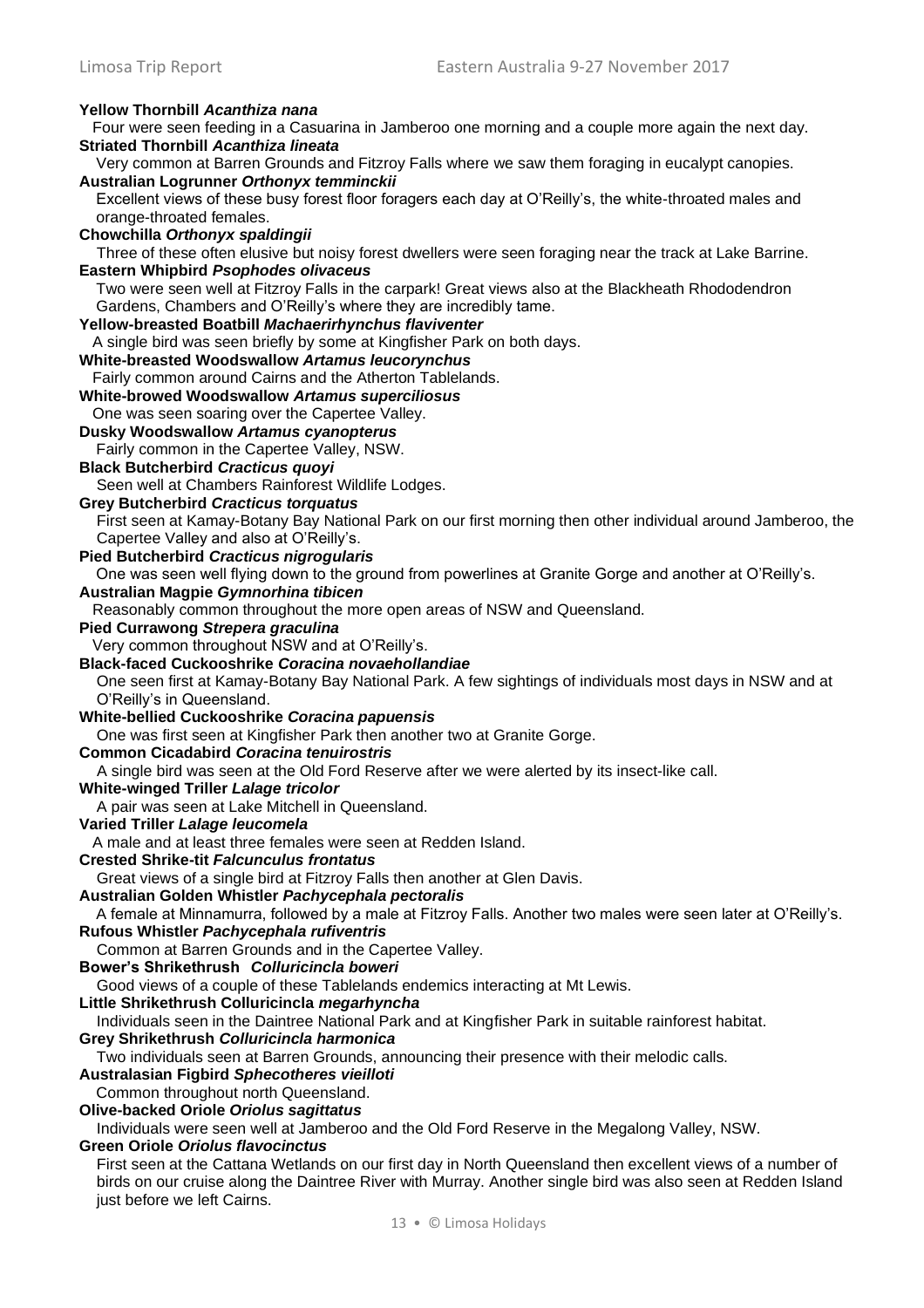#### **Spangled Drongo** *Dicrurus bracteatus*  One or two were first seen at Kingfisher Park then at Chambers and several at O'Reilly's too. **Willie-wagtail** *Rhipidura leucophrys*  Very common throughout. **Grey Fantail** *Rhipidura albiscapa*

Moderately common throughout the tour.

# **Rufous Fantail** *Rhipidura rufifrons*

First views of a single bird at the Rhododendron Gardens in Blackheath, NSW. Also at Mt Lewis and Lake Barrine and at least three birds were seen at O'Reilly's.

## **Spectacled Monarch** *Monarcha trivirgatus*

Fairly common at Kingfisher Park and the southern race was also heard at O'Reilly's.

#### **Black-faced Monarch** *Monarcha melanopsis*

A couple were first seen around the carpark at Barren Grounds then others later in the afternoon at

Minnamurra. A few were also seen high in the rainforest at O'Reilly's in Queensland.

# **White-eared Monarch***Carterornis leucotis*

Another great find by O'Reilly's guide Mark, this was our fourth monarch species for the trip.

#### **Pied Monarch** *Arses kaupi*

Two records of this often elusive monarch, one at Kingfisher Park and the other along nearby MacDougall Rd. **Magpie-lark** *Grallina cyanoleuca* 

Very common, seen nearly every day throughout.

# **Leaden Flycatcher** *Myiagra rubecula*

A female was seen in the Capertee Valley.

# **Satin Flycatcher** *Myiagra cyanoleuca*

Excellent views of a pair at the Rhododendron Gardens in Blackheath, NSW.

# **Shining Flycatcher** *Myiagra alecto*

Excellent views of three males but oddly no females on the Daintree River with Murray.

# **Restless Flycatcher** *Myiagra inquieta*

A couple of birds were seen well at the Capertee River in NSW.

#### **Torresian Crow** *Corvus orru*

The common corvid seen in Brisbane and at O'Reilly's.

#### **Little Raven** *Corvus mellori*

Several were seen at the Lithgow Sewage Ponds and around Lake Wallace near Lithgow.

#### **Australian Raven** *Corvus coronoides*

The common corvid of Sydney and the Blue Mountains.

#### **White-winged Chough** *Corcorax melanorhamphos*

Great views of several birds around the café tables at the Megalong Tearooms where we had lunch! Several more also seen near the Old Ford Reserve later that afternoon and again around the Capertee Valley and Glen Davis on our walk before breakfast.

## **Paradise Riflebird** *Ptiloris paradiseus*

Two individual females were spotted on different tracks at O'Reilly's on the same morning.

#### **Victoria's Riflebird** *Ptiloris victoriae*

Heard frustratingly at Mt Lewis, it wasn't until Chambers that we finally got excellent views of a male bird. **Grey-headed Robin** *Heteromyias cinereifrons* 

# Seen briefly on the walk up Mt Lewis. They were also fairly common at Chambers Rainforest Lodges.

# **Mangrove Robin** *Peneoenanthe pulverulenta*

Good views of two birds at the edge of the mangroves near the Cairns foreshore.

#### **Pale-yellow Robin** *Tregellasia capito*

Fairly common in rainforest at Kingfisher Park and Chambers Rainforest Lodges.

#### **Eastern Yellow Robin** *Eopsaltria australis*

First seen were two birds at Fitzroy Falls. Others were spotted at the Blackheath Rhododendron Gardens and in the Capertee Valley but they were also very common at O'Reilly's.

## **Lemon-bellied Flyrobin** *Microeca flavigaster*

Just one brief sighting at Kingfisher Park of an uncoloured bird.

## **Jacky Winter** *Microeca fascinans*

Good views of four of these flycatchers in the Capertee Valley on our day out with Carol.

#### **Rose Robin** *Petroica rosea*

A young male with just a hint of a pink on the breast was seen at Fitzroy Falls. A pair was seen at O'Reilly's. **Horsfield's Bushlark** *Mirafra javanica*

Two were seen on a fence wire in the Capertee Valley with local guide Carol.

## **White-backed Swallow** *Cheramoeca leucosterna*

An unusual visitor to Carol's black in the Capertee Valley, not previously recorded on this trip, two of these beautiful swallows were seen perched on a dead branch before they soared off to hunt for insects.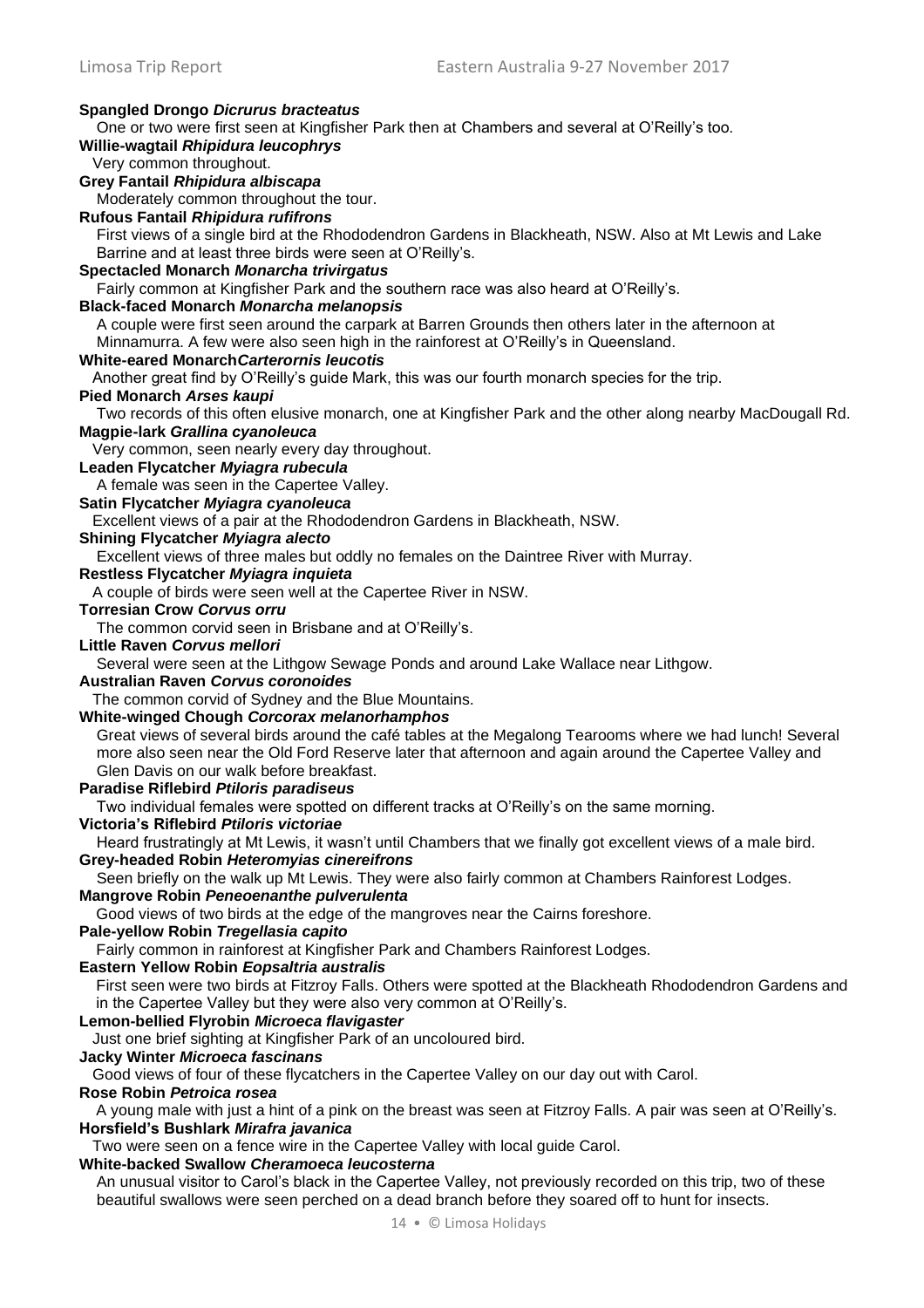| <b>Welcome Swallow Hirundo neoxena</b>                                                                                                                  |
|---------------------------------------------------------------------------------------------------------------------------------------------------------|
| Common throughout the trip.                                                                                                                             |
| <b>Fairy Martin Petrochelidon ariel</b>                                                                                                                 |
| Several seen nesting under the Capertee River bridge.                                                                                                   |
| <b>Tree Martin Petrochelidon nigricans</b>                                                                                                              |
| Several birds were seen soaring high over the Capertee Valley in NSW and also on the Atherton Tablelands in                                             |
| North Queensland.                                                                                                                                       |
| Australian Reed Warbler Acrocephalus australis                                                                                                          |
| Very common at Lake Wallace, NSW.                                                                                                                       |
| Rufous Songlark Cincloramphus mathewsi                                                                                                                  |
| Fairly common in the Capertee Valley and also around Glen Davis.<br><b>Little Grassbird</b>                                                             |
|                                                                                                                                                         |
| Heard calling from dense reed-beds at Lake Wallace in NSW.<br>Golden-headed Cisticola Cisticola exilis                                                  |
| Two or three birds were seen at Lake Mitchell alongside the causeway.                                                                                   |
| <b>Silver-eye Zosterops lateralis</b>                                                                                                                   |
| Two birds seen firstly at Kamay-Botany Bay National Park. Also at Jamberoo and in the Capertee Valley as                                                |
| well as in the orchard at Kingfisher Park.                                                                                                              |
| <b>Metallic Starling Aplonis metallica</b>                                                                                                              |
| Very common around Kingfisher Park and along the Daintree River.                                                                                        |
| <b>Common Myna Acridotheres tristis</b>                                                                                                                 |
| Seen most days but fortunately still not at O'Reilly's.                                                                                                 |
| <b>Common Starling Sturnus vulgaris</b>                                                                                                                 |
| Common in NSW.                                                                                                                                          |
| <b>Common Blackbird Turdus merula</b>                                                                                                                   |
| Several seen at the Blackheath Rhododendron Gardens in the Blue Mountains.                                                                              |
| <b>Mistletoebird Dicaeum hirundinaceum</b>                                                                                                              |
| Two or three males were seen in the Capertee Valley. Reasonably common at Redden Island in Queensland.                                                  |
| <b>Olive-backed Sunbird Cinnyris jugularis</b>                                                                                                          |
| Our first sighting was of a male and a female at the Cattana Wetlands in North Queensland. Great views also                                             |
| at Kingfisher Park and very common at Redden Island in North Queensland.                                                                                |
| <b>House Sparrow Passer domesticus</b>                                                                                                                  |
| Common in NSW and around Cairns.                                                                                                                        |
| <b>Beautiful Firetail Stagonopleura bella</b>                                                                                                           |
| Great views of a single adult spotted by Rupert at Barren Grounds.                                                                                      |
| Diamond Firetail Stagonopleura guttata                                                                                                                  |
| Two of these attractive finches were seen at Carol's bush block in the Capertee Valley                                                                  |
| Red-browed Finch Neochmia temporalis                                                                                                                    |
| First seen in Jamberoo then at the Blackheath Rhododendron Gardens but it wasn't until we got to Kingfisher                                             |
| Park that we saw large numbers of these native finches. They were also extremely common at O'Reilly's.                                                  |
| Plum-headed Finch Noechmia modesta                                                                                                                      |
| A single bird was seen before breakfast on our morning walk around Glen Davis with Carol.                                                               |
| Zebra Finch Taeniopygia guttata                                                                                                                         |
| Several birds seen at Carol's block in the Capertee Valley.                                                                                             |
| Double-barred Finch Taeniopygia bichenovii                                                                                                              |
| About ten were seen at Lake Mitchell in North Queensland.                                                                                               |
| Scaly-breasted Munia Lonchura punctulata                                                                                                                |
| A flock of about ten of these introduced finches was seen along the Cairns Esplanade.                                                                   |
| Chestnut-breasted Mannikin Lonchura castaneothorax                                                                                                      |
| A common species at the feeders around Kingfisher Park.                                                                                                 |
| <b>Australian Pipit Anthus australis</b><br>Fairly common around the Capertee Valley, NSW. Our only other sighting though was of a couple of birds near |
| Yungaburra in North Queensland when we stopped to look at some Brolgas.                                                                                 |